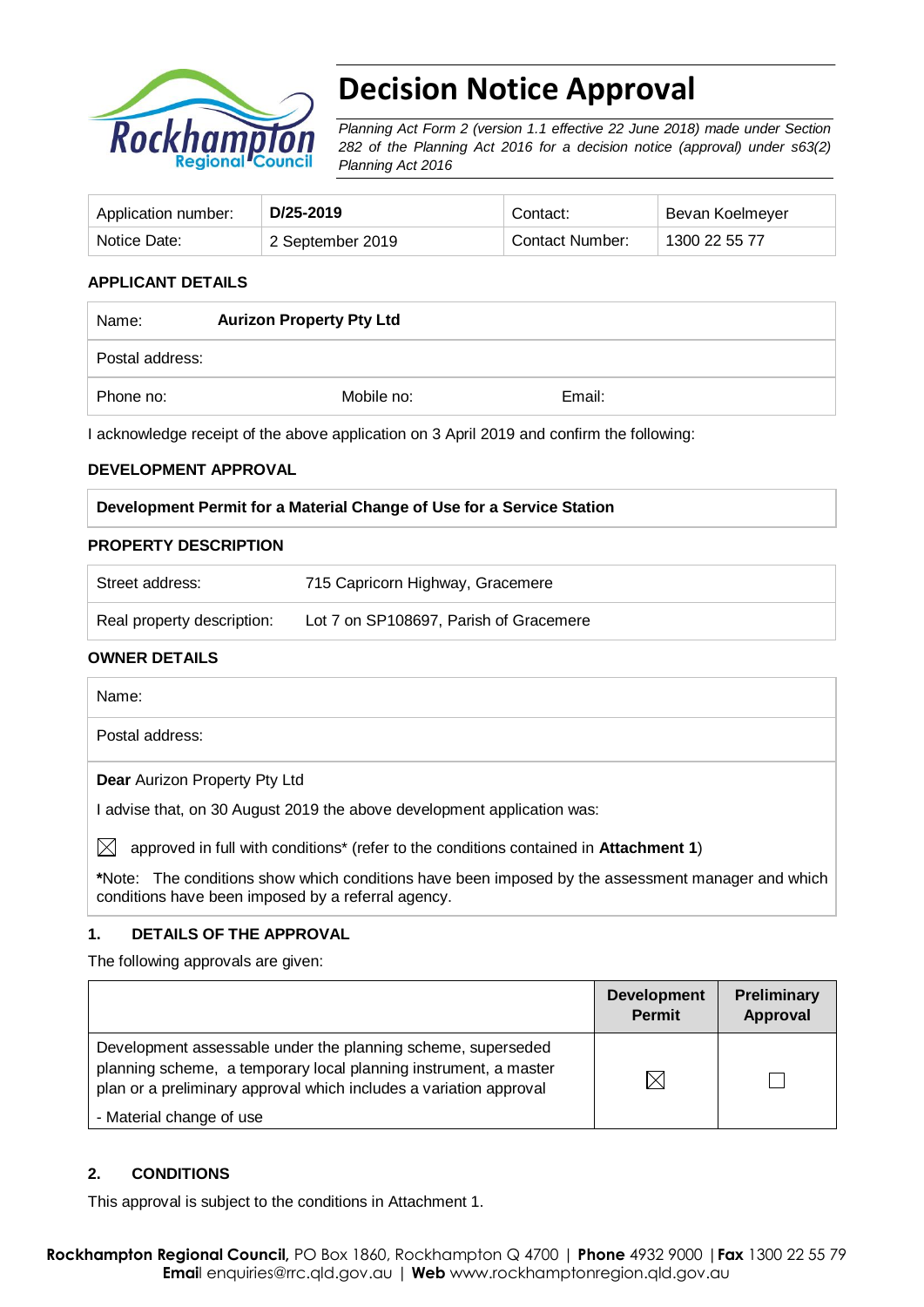# **3. FURTHER DEVELOPMENT PERMITS REQUIRED**

Please be advised that the following development permits are required to be obtained before the development can be carried out:

| Type of development permit required | Subject of the required development permit |
|-------------------------------------|--------------------------------------------|
| <b>Operational Works</b>            | <b>Access and Parking Works</b>            |
|                                     | Sewerage Works                             |
|                                     | Stormwater Works                           |
|                                     | Site Works                                 |
|                                     | Roof and Allotment Drainage Works          |
| <b>Building Works</b>               | <b>Demolition Works</b>                    |
|                                     | <b>Building Works</b>                      |
| Plumbing and Drainage Works         |                                            |

#### **4. REFERRAL AGENCIES**

The following Referral Agencies were activated by this application.

|                                                                                                    |  | <b>Status</b>                                                                        | <b>Address</b>                                                                                                                                                  |
|----------------------------------------------------------------------------------------------------|--|--------------------------------------------------------------------------------------|-----------------------------------------------------------------------------------------------------------------------------------------------------------------|
| STATE TRANSPORT INFRASTRUCTURE (State transport corridors and future State transport<br>corridors) |  |                                                                                      |                                                                                                                                                                 |
|                                                                                                    |  |                                                                                      |                                                                                                                                                                 |
| Department of<br>Transport and<br>Main Roads                                                       |  |                                                                                      | Department of State<br>Development, Manufacturing,<br>Infrastructure and Planning<br>https://prod2.dev-                                                         |
|                                                                                                    |  | Name of<br>agency<br>transport corridor or that is a future State transport corridor | Schedule 10, Part 9, Division 4, Subdivision 2, Table 4 – Material change of use of premises near a State<br>Concurrence<br>Online:<br>assess.gld.gov.au/suite/ |

| (a) are within 25m of a State<br>transport corridor; or                         |  | assess.gld.gov.au/suite/ |
|---------------------------------------------------------------------------------|--|--------------------------|
| (b) are a future State transport<br>corridor; or                                |  | Postal:                  |
| $(c)$ are-                                                                      |  | <b>PO Box 113</b>        |
| (i) adjacent to a road that<br>intersects with a State-<br>controlled road; and |  | Rockhampton Qld 4700     |
| (ii) within 100m of the<br>intersection                                         |  |                          |

#### **5. THE APPROVED PLANS**

**The approved development must be completed and maintained generally in accordance with the approved drawings and documents:**

| Drawing/report title       | Prepared by              | Date         | Reference No. | Revision/<br><b>Issue</b> |
|----------------------------|--------------------------|--------------|---------------|---------------------------|
| Site Locality Plan         | <b>TFA Project Group</b> | 22 May 2019  | 18294-D01     | ັ                         |
| <b>Existing Site Views</b> | <b>TFA Project Group</b> | 7 March 2019 | 18294-D02     |                           |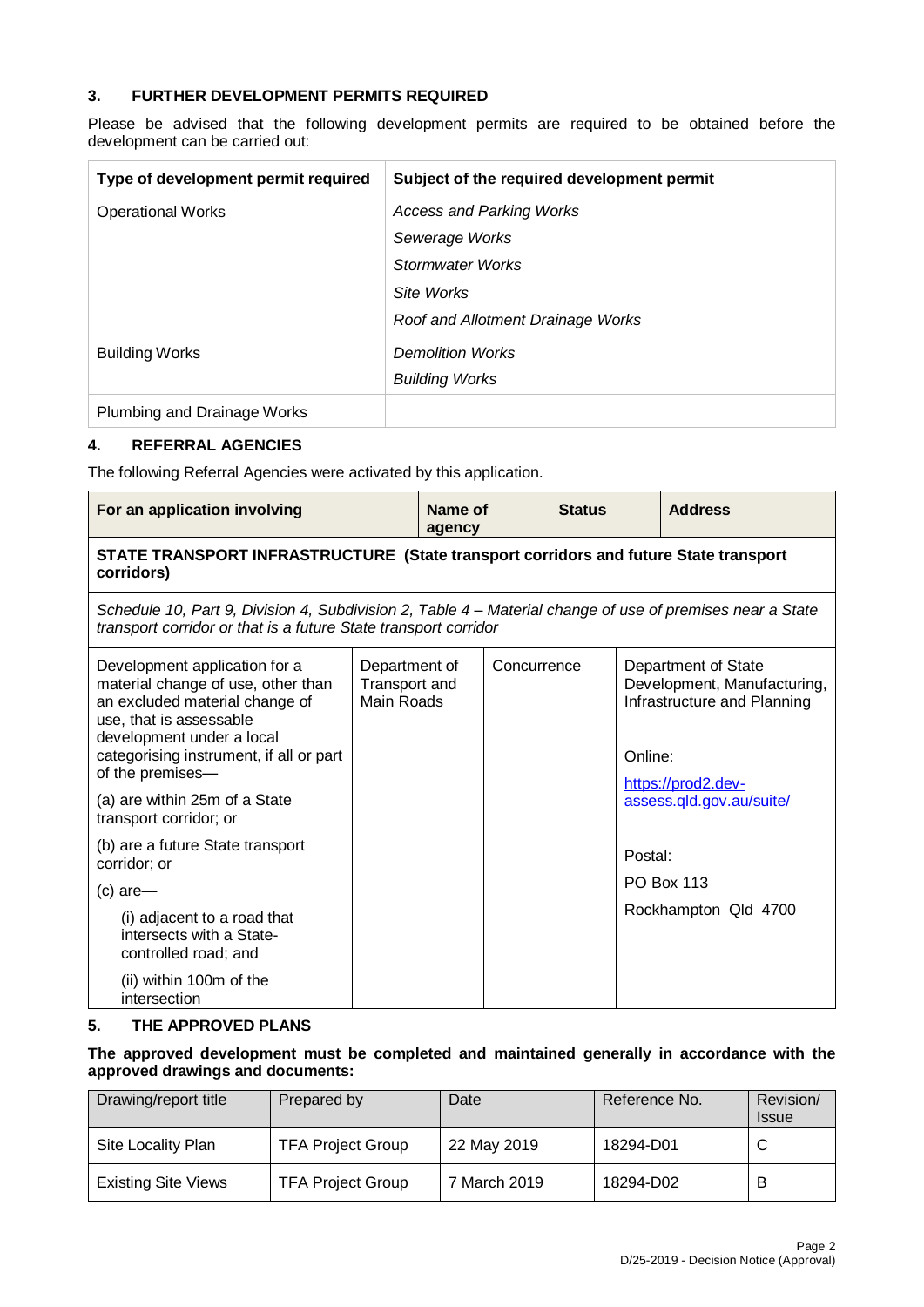| <b>Proposed Overall Site</b><br>Plan                                   | <b>TFA Project Group</b>                 | 18 June 2019  | 18294-D03 | $\mathsf{C}$ |
|------------------------------------------------------------------------|------------------------------------------|---------------|-----------|--------------|
| Part Proposed Site<br>Plan                                             | <b>TFA Project Group</b>                 | 18 June 2019  | 18294-D04 | $\mathsf{C}$ |
| Proposed Building<br>Floor Plan                                        | <b>TFA Project Group</b>                 | 21 June 2019  | 18294 D05 | $\mathsf{C}$ |
| <b>Building Elevations</b><br>Sheet 1                                  | <b>TFA Project Group</b>                 | 21 June 2019  | 18294 D06 | $\mathsf{C}$ |
| <b>Building Elevations</b><br>Sheet 2                                  | <b>TFA Project Group</b>                 | 21 June 2019  | 18294 D07 | $\mathsf{C}$ |
| Car Canopy Elevations                                                  | <b>TFA Project Group</b>                 | 7 March 2019  | 18294 D08 | B            |
| <b>Truck Canopy</b><br>Elevations                                      | <b>TFA Project Group</b>                 | 7 March 2019  | 18294 D09 | B            |
| <b>Overall Site Elevations</b>                                         | <b>TFA Project Group</b>                 | 21 June 2019  | 18294 D10 | C            |
| Perspective Views -<br>Sheet 1                                         | <b>TFA Project Group</b>                 | 7 March 2019  | 18294 D11 | B            |
| Perspective Views -<br>Sheet 2                                         | <b>TFA Project Group</b>                 | 7 March 2019  | 18294 D12 | B            |
| <b>Tanker Unloading Path</b>                                           | <b>TFA Project Group</b>                 | 22 May 2019   | 18294-D13 | $\mathsf{C}$ |
| Delivery/Refuse Path                                                   | <b>TFA Project Group</b>                 | 22 May 2019   | 18294-D14 | $\mathsf{C}$ |
| Vehicle Queuing Plan                                                   | <b>TFA Project Group</b>                 | 22 May 2019   | 18294-D15 | $\mathsf{C}$ |
| Caravan Path                                                           | <b>TFA Project Group</b>                 | 22 May 2019   | 18294-D16 | $\mathsf{C}$ |
| Concept Landscaping<br>Plan                                            | <b>TFA Project Group</b>                 | 22 May 2019   | 18294-D17 | C            |
| <b>Traffic Impact</b><br>Assessment Report                             | <b>McMurtrie Consulting</b><br>Engineers | March 2019    | 049-18-19 | A            |
| Technical<br>Memorandum - RE:<br><b>Water and Sewer</b><br>Connections | <b>McMurtrie Consulting</b><br>Engineers | 7 March 2019  | 0491819   | A            |
| Stormwater<br>Management Plan                                          | <b>McMurtrie Consulting</b><br>Engineers | 4 March 2019  | 0491819   |              |
| Oily Water<br>Management<br>Statement                                  | <b>TFA Project Group</b>                 | 13 March 2019 | 18294     | A            |
| Waste Management<br>Plan                                               | Aurizon                                  | 2 April 2019  |           |              |
| Response to<br><b>Information Request</b>                              | <b>McMurtrie Consulting</b><br>Engineers | 30 May 2019   | 049-18-19 |              |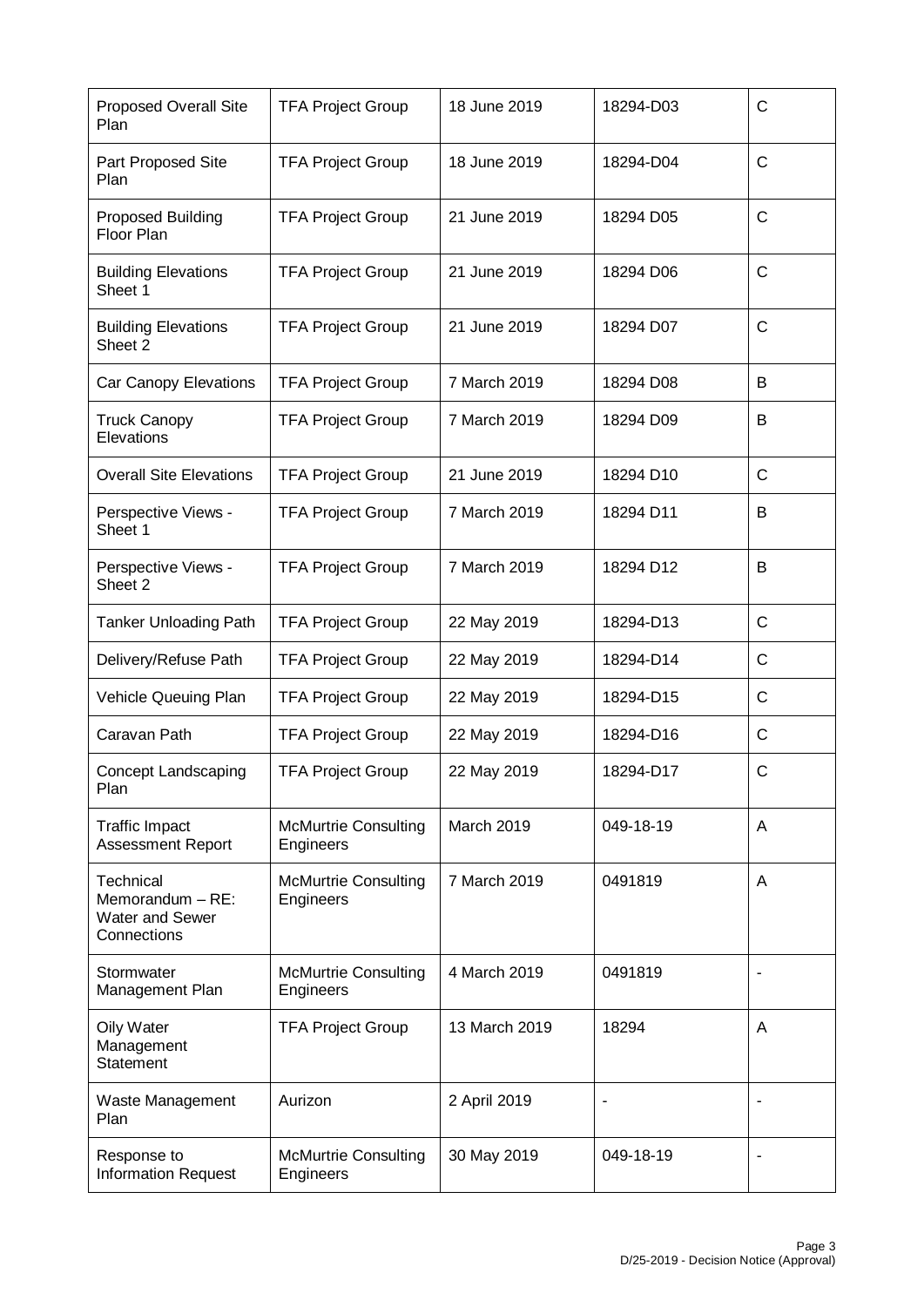| <b>Contour &amp; Detail</b><br>Survey | Veris | 12 February 2019 | 400217-005-CD01<br>(Sheet $3$ of $4$ ) | A |
|---------------------------------------|-------|------------------|----------------------------------------|---|
| Contour & Detail<br>Survey            | Veris | 12 February 2019 | 400217-005-CD01<br>(Sheet 4 of 4)      | A |

# **6. CURRENCY PERIOD FOR THE APPROVAL (s.85 of the** *Planning Act***)**

The standard currency periods stated in section 85 of *Planning Act 2016* apply to each aspect of development in this approval, if not stated in the conditions of approval attached.

# **7. STATEMENT OF REASONS**

| Description of the<br>development               | The proposed development is for a Material Change of Use for a Service<br>Station                                                                                                                                                                                                                                                                                  |                                                                                                                                                                                                                                                |  |
|-------------------------------------------------|--------------------------------------------------------------------------------------------------------------------------------------------------------------------------------------------------------------------------------------------------------------------------------------------------------------------------------------------------------------------|------------------------------------------------------------------------------------------------------------------------------------------------------------------------------------------------------------------------------------------------|--|
| <b>Reasons for Decision</b>                     | The Service Station has been suitably located and designed to<br>a)<br>minimise any potential adverse amenity impacts to sensitive land<br>uses or residentially zoned land;                                                                                                                                                                                       |                                                                                                                                                                                                                                                |  |
|                                                 | Assessment of the development against the relevant zone purpose,<br>b)<br>planning scheme codes and planning scheme policies demonstrates<br>that the proposed development will not cause significant adverse<br>impacts on the surrounding natural environment, built environment<br>and infrastructure, community facilities, or local character and<br>amenity; |                                                                                                                                                                                                                                                |  |
|                                                 | C)<br>Planning Policy, and                                                                                                                                                                                                                                                                                                                                         | The proposed development does not compromise the relevant State                                                                                                                                                                                |  |
|                                                 | d)                                                                                                                                                                                                                                                                                                                                                                 | On balance, the application should be approved because the<br>circumstances favour Council exercising its discretion to approve the<br>application even though the development does not comply with an<br>aspect of the assessment benchmarks. |  |
| <b>Assessment Benchmarks</b>                    | The proposed development was assessed against the following<br>assessment benchmarks:                                                                                                                                                                                                                                                                              |                                                                                                                                                                                                                                                |  |
|                                                 | $\bullet$                                                                                                                                                                                                                                                                                                                                                          | Low impact industry zone code;                                                                                                                                                                                                                 |  |
|                                                 | ٠                                                                                                                                                                                                                                                                                                                                                                  | Access, parking and transport code;                                                                                                                                                                                                            |  |
|                                                 | Landscape code;<br>٠                                                                                                                                                                                                                                                                                                                                               |                                                                                                                                                                                                                                                |  |
|                                                 | Stormwater management code;<br>٠                                                                                                                                                                                                                                                                                                                                   |                                                                                                                                                                                                                                                |  |
|                                                 | Waste management code;<br>٠                                                                                                                                                                                                                                                                                                                                        |                                                                                                                                                                                                                                                |  |
|                                                 | Water and sewer code;<br>$\bullet$                                                                                                                                                                                                                                                                                                                                 |                                                                                                                                                                                                                                                |  |
|                                                 | ٠                                                                                                                                                                                                                                                                                                                                                                  | Acid sulfate soils overlay code                                                                                                                                                                                                                |  |
|                                                 | $\bullet$                                                                                                                                                                                                                                                                                                                                                          | Airport environs overlay code                                                                                                                                                                                                                  |  |
|                                                 | ٠                                                                                                                                                                                                                                                                                                                                                                  | Bushfire hazard overlay code;                                                                                                                                                                                                                  |  |
|                                                 | ٠                                                                                                                                                                                                                                                                                                                                                                  | Biodiversity overlay code;                                                                                                                                                                                                                     |  |
|                                                 |                                                                                                                                                                                                                                                                                                                                                                    | Flood hazard overlay code;                                                                                                                                                                                                                     |  |
|                                                 | ٠                                                                                                                                                                                                                                                                                                                                                                  | Special management overlay code; and                                                                                                                                                                                                           |  |
|                                                 |                                                                                                                                                                                                                                                                                                                                                                    | Steep land overlay code.                                                                                                                                                                                                                       |  |
| <b>Compliance with</b><br>assessment benchmarks | The development was assessed against all of the assessment<br>benchmarks listed above and complies with all of these with the exception<br>listed below.                                                                                                                                                                                                           |                                                                                                                                                                                                                                                |  |
|                                                 | <b>Assessment</b>                                                                                                                                                                                                                                                                                                                                                  | Reasons for the approval despite non-compliance                                                                                                                                                                                                |  |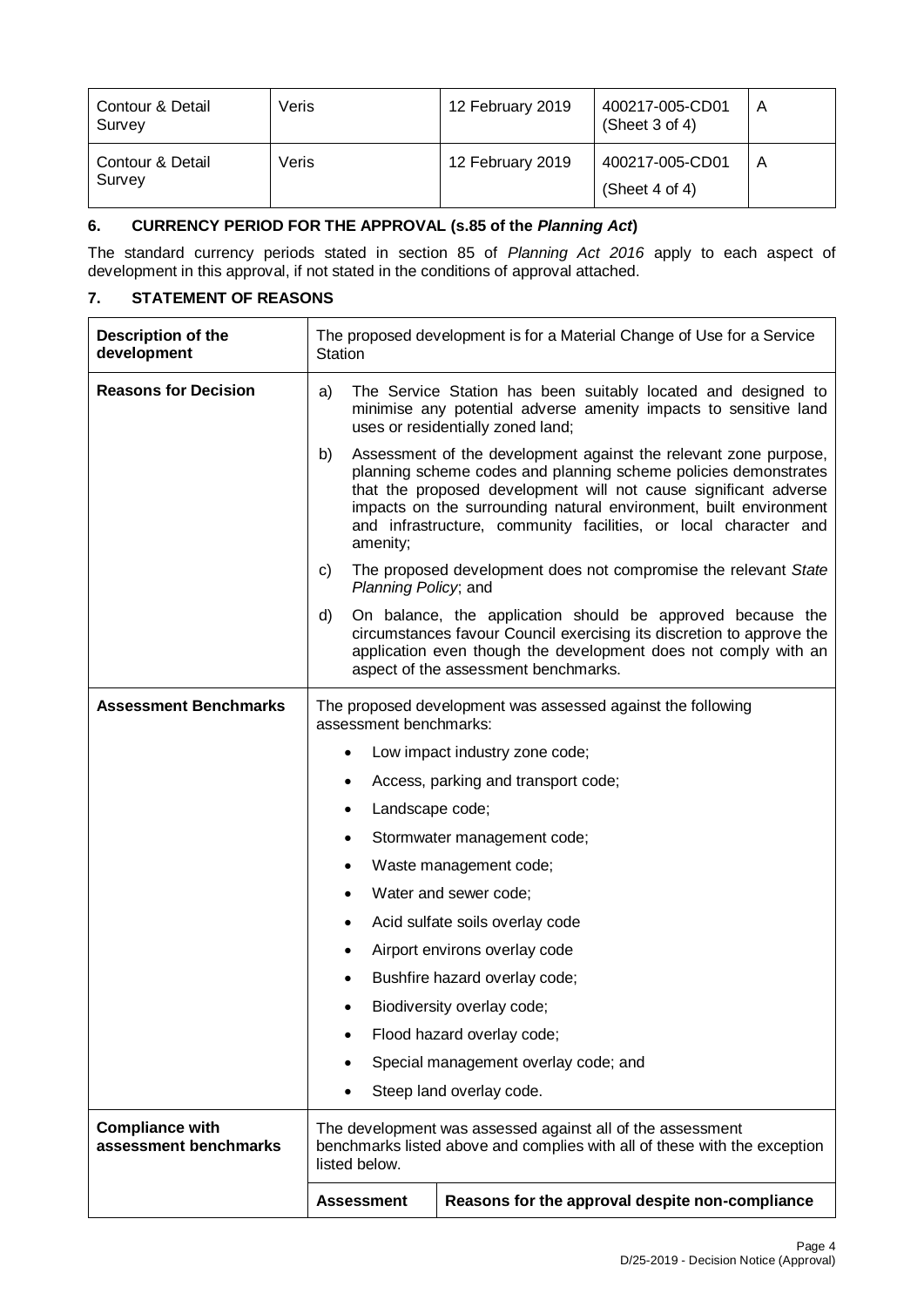|                                            | <b>Benchmark</b>                                         | with benchmark                                                                                                                                                                                                                                                                                                                                                                                                                      |  |
|--------------------------------------------|----------------------------------------------------------|-------------------------------------------------------------------------------------------------------------------------------------------------------------------------------------------------------------------------------------------------------------------------------------------------------------------------------------------------------------------------------------------------------------------------------------|--|
| Low Impact<br><b>Industry Zone</b><br>Code |                                                          | The sales area is ancillary to the Service Station.<br>Furthermore, the scale of the sales area is<br>commensurate with similar facilities operating on major<br>highway frontage sites such as the Capricorn Highway.<br>Furthermore, the Service Station<br>has<br>been<br>appropriately located and designed to minimise the<br>potential for any adverse amenity impacts to sensitive<br>land uses or residentially zoned land. |  |
| <b>Matters prescribed by</b>               | i)                                                       | The State Planning Policy – Part E;                                                                                                                                                                                                                                                                                                                                                                                                 |  |
| regulation                                 | The Central Queensland Regional Plan;<br>ii)             |                                                                                                                                                                                                                                                                                                                                                                                                                                     |  |
|                                            | The Rockhampton Region Planning Scheme 2015; and<br>iii) |                                                                                                                                                                                                                                                                                                                                                                                                                                     |  |
|                                            | iv)<br>application.                                      | The common material, being the material submitted with the                                                                                                                                                                                                                                                                                                                                                                          |  |

# **8. APPEAL RIGHTS**

The rights of an applicant to appeal to a tribunal or the Planning and Environment Court against a decision about a development application are set out in chapter 6, part 1 of the *Planning Act 2016*. There may also be a right to make an application for a declaration by a tribunal (see chapter 6, part 2 of the *Planning Act 2016).*

#### *Appeal by an applicant*

An applicant for a development application may appeal to the Planning and Environment Court against the following:

- the refusal of all or part of the development application
- a provision of the development approval
- the decision to give a preliminary approval when a development permit was applied for
- a deemed refusal of the development application.

An applicant may also have a right to appeal to the Development tribunal. For more information, see schedule 1 of the *Planning Act 2016*.

The timeframes for starting an appeal in the Planning and Environment Court are set out in section 229 of the *Planning Act 2016*.

**Attachment 2** is an extract from the *Planning Act 2016* that sets out the applicant's appeal rights and the appeal rights of a submitter.

#### **9. WHEN THE DEVELOPMENT APPROVAL TAKES EFFECT**

This development approval takes effect:

- From the time the decision notice is given if there is no submitter and the applicant does not appeal the decision to the court.
- Or
- When the submitter's appeal period ends  $-$  if there is a submitter and the applicant does not appeal the decision to the court.

Or

Subject to the decision of the court, when the appeal is finally decided  $-$  if an appeal is made to the court.

#### **10. ASSESSMENT MANAGER**

| Name: | Tarnya Fitzgibbon      | Signature: | Date: 2 September 2019 |
|-------|------------------------|------------|------------------------|
|       | <b>COORDINATOR</b>     |            |                        |
|       | DEVELOPMENT ASSESSMENT |            |                        |

C/C Department of State Development, Manufacturing, Infrastructure and Planning - [RockhamptonSARA@dsdmip.qld.gov.au](mailto:RockhamptonSARA@dsdmip.qld.gov.au)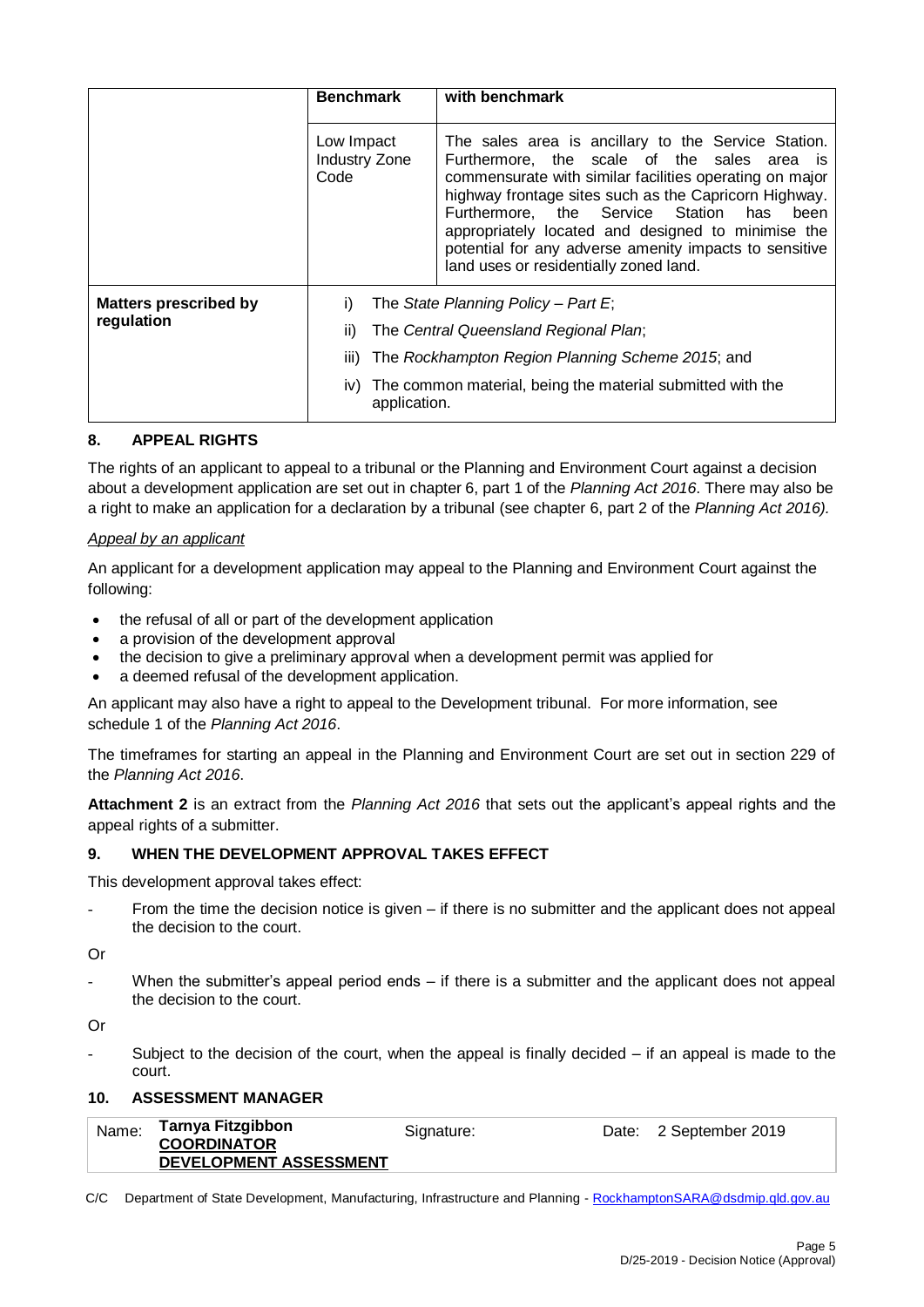# **Attachment 1 – Conditions of the approval**

*Part 1* **–** *Conditions imposed by the assessment manager [Note: where a condition is imposed about infrastructure under Chapter 4 of the Planning Act 2016, the relevant provision of the Act under which this condition was imposed must be specified.]*

*Part 2 – Conditions required by the referral agency response* 

**Attachment 2—Extract on appeal rights**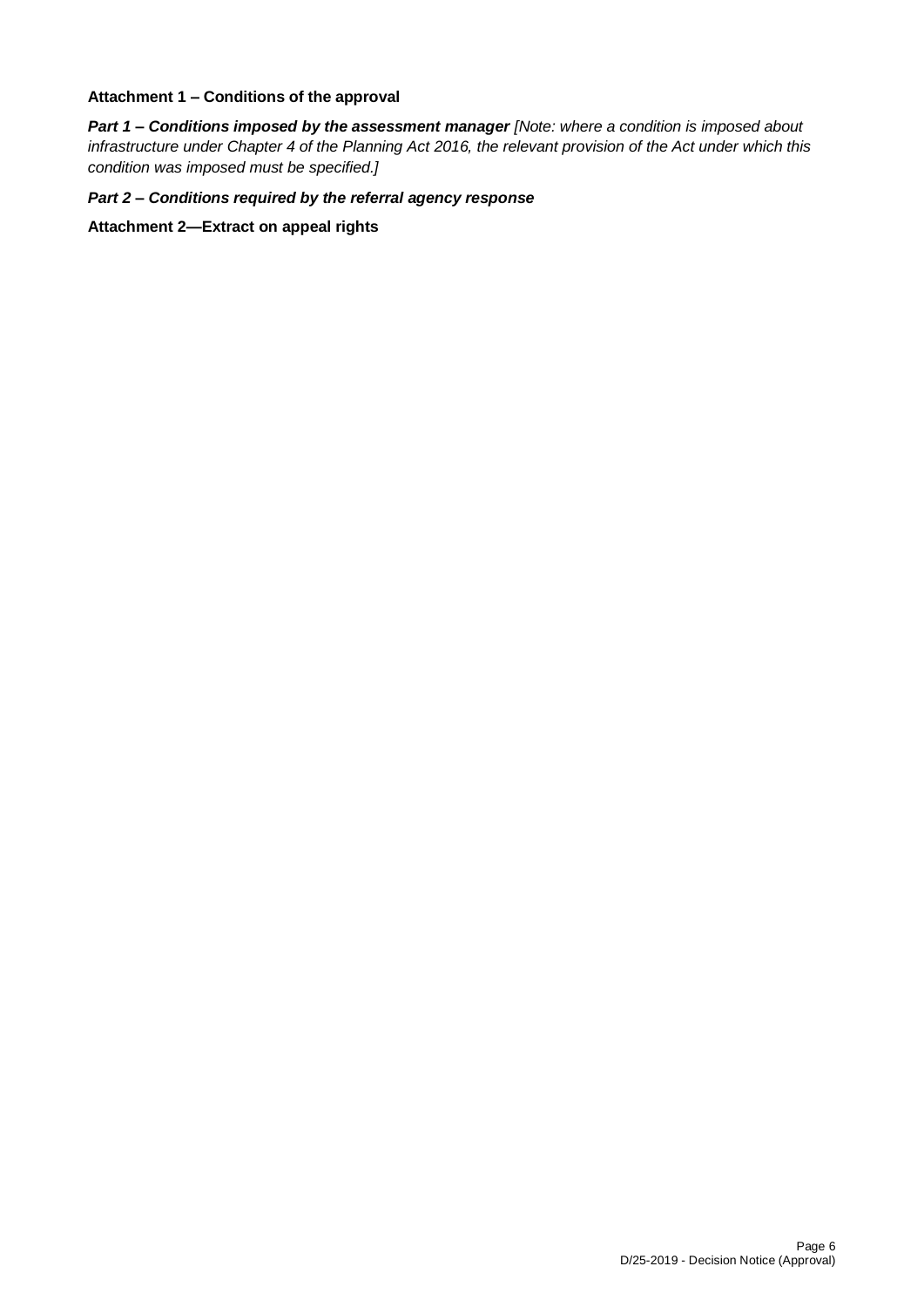

# **Attachment 1 – Part 1 Rockhampton Regional Council Conditions**

*Planning Act 2016*

- 1.0 ADMINISTRATION
- 1.1 The Developer and his employee, agent, contractor or invitee is responsible for ensuring compliance with the conditions of this development approval.
- 1.2 Where these Conditions refer to "Council" in relation to requiring Council to approve or to be satisfied as to any matter, or conferring on the Council a function, power or discretion, that role may be fulfilled in whole or in part by a delegate appointed for that purpose by the Council.
- 1.3 All conditions, works, or requirements of this development approval must be undertaken, completed, and be accompanied by a letter of compliance for any operational works required by this development approval:
	- 1.3.1 to Council's satisfaction;
	- 1.3.2 at no cost to Council; and
	- 1.3.3 prior to the commencement of the use

unless otherwise stated.

- 1.4 Infrastructure requirements of this development approval must be contributed to the relevant authorities, where applicable, at no cost to Council, prior to the commencement of the use, unless otherwise stated.
- 1.5 The following further Development Permits must be obtained prior to the commencement of any works associated with their purposes:
	- 1.5.1 Operational Works:
		- (i) Access and Parking Works;
		- (ii) Sewerage Works;
		- (iii) Stormwater Works;
		- (iv) Roof and Allotment Drainage;
		- (v) Site Works;
	- 1.5.2 Plumbing and Drainage Works;
	- 1.5.3 Building Works:
		- (i) Demolition Works; and
		- (ii) Building Works.
- 1.6 All Development Permits for Operational Works and Plumbing and Drainage Works must be obtained prior to the issue of a Development Permit for Building Works.
- 1.7 All works must be designed, constructed and maintained in accordance with the relevant Council policies, guidelines and standards, unless otherwise stated.
- 1.8 All engineering drawings/specifications, design and construction works must be in accordance with the requirements of the relevant *Australian Standards* and must be approved, supervised and certified by a Registered Professional Engineer of Queensland.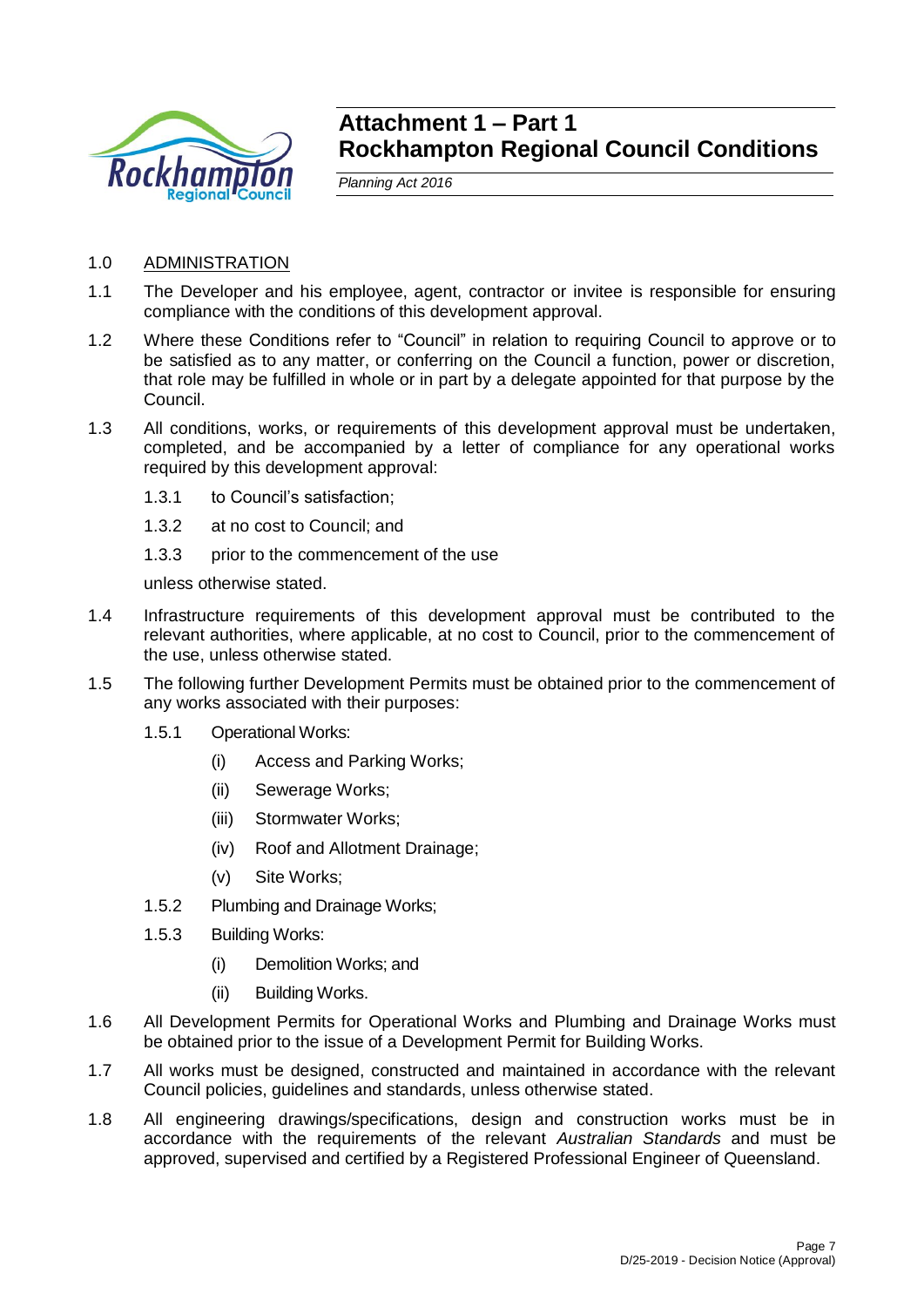# 2.0 APPROVED PLANS AND DOCUMENTS

2.1 The approved development must be completed and maintained generally in accordance with the approved plans and documents, except where amended by any condition of this development approval:

| Drawing/report<br>title                   | Prepared by              | Date         | Reference No. | Revision/<br><b>Issue</b> |
|-------------------------------------------|--------------------------|--------------|---------------|---------------------------|
| <b>Site Locality</b><br>Plan              | <b>TFA Project Group</b> | 22 May 2019  | 18294-D01     | C                         |
| <b>Existing Site</b><br><b>Views</b>      | <b>TFA Project Group</b> | 7 March 2019 | 18294-D02     | B                         |
| Proposed<br><b>Overall Site</b><br>Plan   | <b>TFA Project Group</b> | 18 June 2019 | 18294-D03     | C                         |
| Part Proposed<br>Site Plan                | <b>TFA Project Group</b> | 18 June 2019 | 18294-D04     | $\mathsf{C}$              |
| Proposed<br><b>Building Floor</b><br>Plan | <b>TFA Project Group</b> | 21 June 2019 | 18294 D05     | C                         |
| <b>Building</b><br>Elevations<br>Sheet 1  | <b>TFA Project Group</b> | 21 June 2019 | 18294 D06     | C                         |
| <b>Building</b><br>Elevations<br>Sheet 2  | <b>TFA Project Group</b> | 21 June 2019 | 18294 D07     | C                         |
| Car Canopy<br>Elevations                  | <b>TFA Project Group</b> | 7 March 2019 | 18294 D08     | B                         |
| <b>Truck Canopy</b><br>Elevations         | <b>TFA Project Group</b> | 7 March 2019 | 18294 D09     | B                         |
| <b>Overall Site</b><br>Elevations         | <b>TFA Project Group</b> | 21 June 2019 | 18294 D10     | C                         |
| Perspective<br>Views - Sheet 1            | <b>TFA Project Group</b> | 7 March 2019 | 18294 D11     | B                         |
| Perspective<br>Views - Sheet 2            | <b>TFA Project Group</b> | 7 March 2019 | 18294 D12     | B                         |
| Tanker<br><b>Unloading Path</b>           | <b>TFA Project Group</b> | 22 May 2019  | 18294-D13     | $\mathsf{C}$              |
| Delivery/Refuse<br>Path                   | <b>TFA Project Group</b> | 22 May 2019  | 18294-D14     | $\mathsf C$               |
| <b>Vehicle Queuing</b><br>Plan            | <b>TFA Project Group</b> | 22 May 2019  | 18294-D15     | $\mathsf C$               |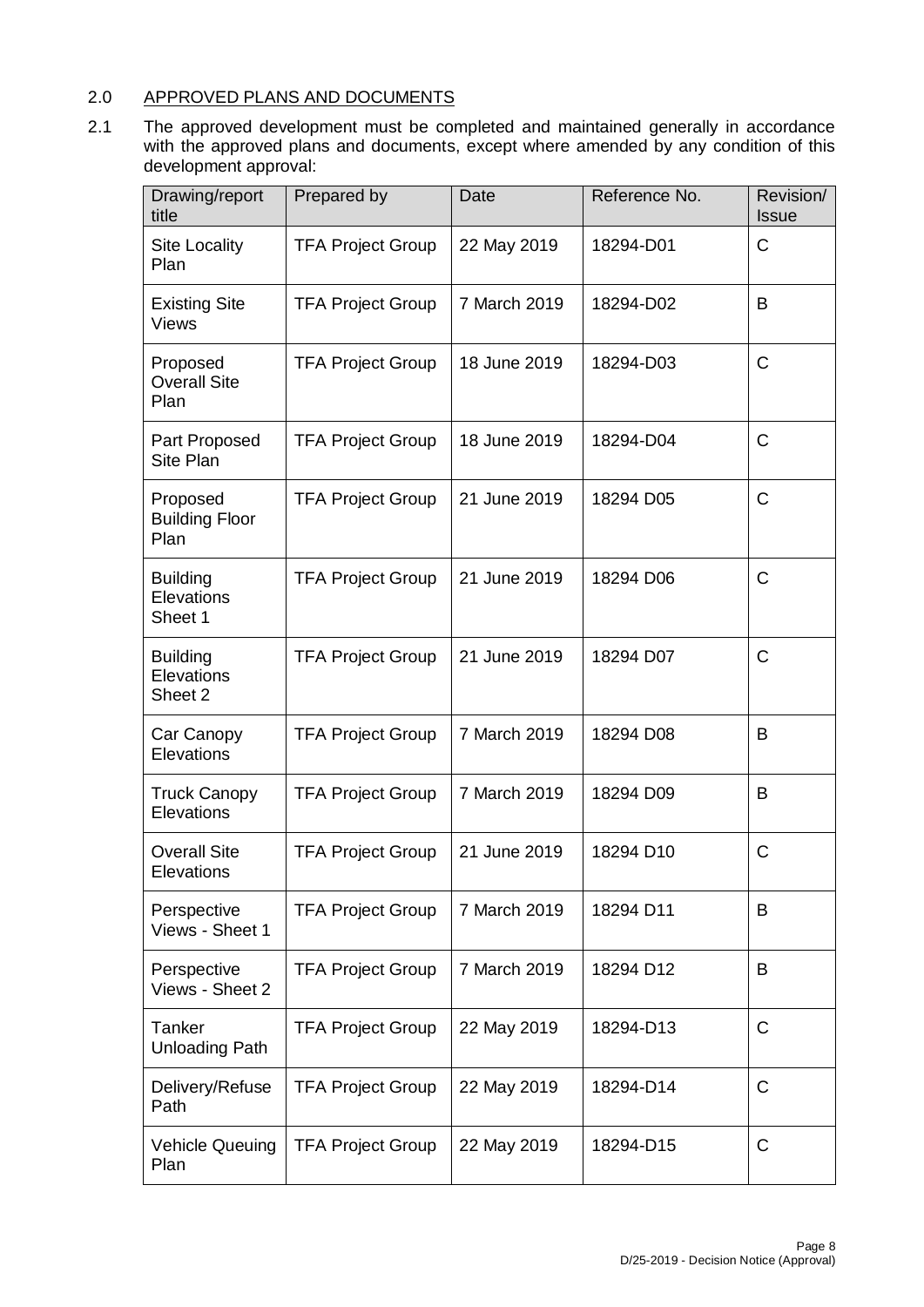| Caravan Path                                                      | <b>TFA Project Group</b>                           | 22 May 2019         | 18294-D16                         | $\mathsf{C}$             |
|-------------------------------------------------------------------|----------------------------------------------------|---------------------|-----------------------------------|--------------------------|
| Concept<br>Landscaping<br>Plan                                    | <b>TFA Project Group</b>                           | 22 May 2019         | 18294-D17                         | $\mathsf{C}$             |
| <b>Traffic Impact</b><br>Assessment<br>Report                     | <b>McMurtrie</b><br>Consulting<br><b>Engineers</b> | March 2019          | 049-18-19                         | A                        |
| Technical<br>Memorandum-<br>RE: Water and<br>Sewer<br>Connections | <b>McMurtrie</b><br>Consulting<br>Engineers        | 7 March 2019        | 0491819                           | A                        |
| Stormwater<br>Management<br>Plan                                  | <b>McMurtrie</b><br>Consulting<br>Engineers        | 4 March 2019        | 0491819                           |                          |
| <b>Oily Water</b><br>Management<br><b>Statement</b>               | <b>TFA Project Group</b>                           | 13 March 2019       | 18294                             | A                        |
| Waste<br>Management<br>Plan                                       | Aurizon                                            | 2 April 2019        | $\blacksquare$                    |                          |
| Response to<br>Information<br>Request                             | <b>McMurtrie</b><br>Consulting<br>Engineers        | 30 May 2019         | 0491819                           | $\overline{\phantom{a}}$ |
| <b>Contour &amp; Detail</b><br>Survey                             | Veris                                              | 12 February<br>2019 | 400217-005-CD01<br>(Sheet 3 of 4) | A                        |
| Contour & Detail<br>Survey                                        | Veris                                              | 12 February<br>2019 | 400217-005-CD01<br>(Sheet 4 of 4) | A                        |

- 2.2 Where there is any conflict between the conditions of this development approval and the details shown on the approved plans and documents, the conditions of this development approval must prevail.
- 2.3 Where conditions require the above plans or documents to be amended, the revised document(s) must be submitted for approval by Council prior to the commencement of the use.
- 3.0 ACCESS AND PARKING WORKS
- 3.1 A Development Permit for Operational Works (access and parking works) must be obtained prior to the commencement of any access and parking works on the development site.
- 3.2 All access and parking works must be designed and constructed in accordance with the approved plans (refer to condition 2.1), *Capricorn Municipal Development Guidelines*, *Australian Standard AS2890 "Parking facilities"* and the provisions of a Development Permit for Operational Works (access and parking works).
- 3.3 All parking areas and access areas must be paved or sealed to Council's satisfaction. Design and construction must be in accordance with the provisions of a Development Permit for Operational Works (access and parking works).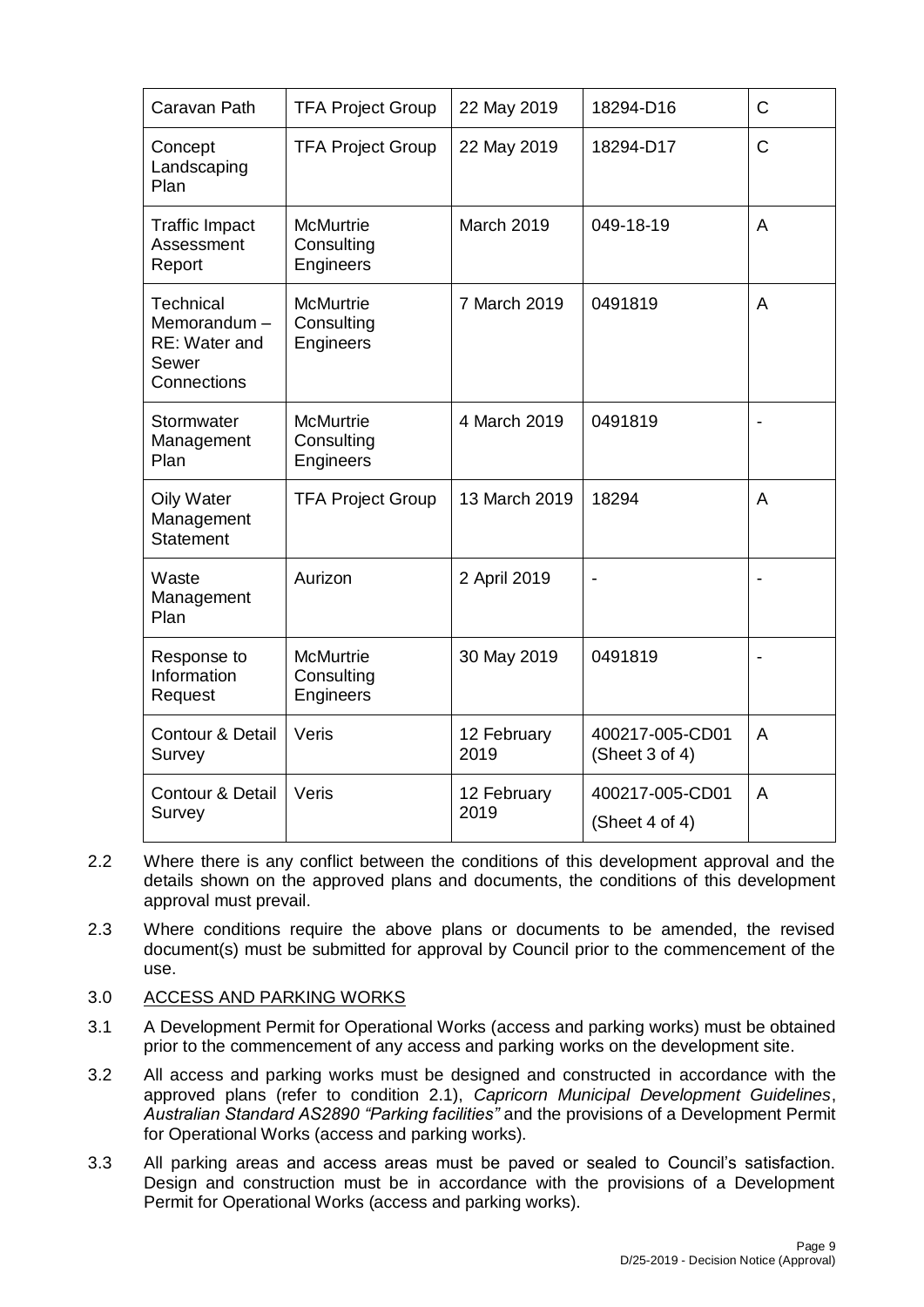- 3.4 All vehicles must ingress and egress the development in a forward gear.
- 3.5 Adequate sight distances must be provided for all ingress and egress movements at the access driveways in accordance with *Australian Standard AS2890.2 "Parking facilities - Off street commercial vehicle facilities"*.
- 3.6 Access to the existing uses west of the development area on the balance site and lots adjacent to the development site via Wheatboard Road (refer to Condition 2.1 -'Figure 4 of the Traffic Impact Assessment Report'):
	- 3.6.1 Must be maintained in accordance with 'Figure 4 of the Traffic Impact Assessment Report' (refer to Condition 2.1).
	- 3.6.2. Must be appropriately designed to accommodate the largest vehicle that utilises this access.
	- 3.6.3. Any widening or proposed changes required to this access must be finished to the same standard as the current access road.
	- 3.6.4. Details of the turning circles for the largest vehicle that accesses the adjacent sites and any required signage and line-marking must be demonstrated and included with any application for a Development Permit for Operational Works (access and parking works).
- 3.7 Access to the eastern balance portion of the subject site is to be maintained via the site's main internal circulation road intersecting with Capricorn Highway via a two-way, two-lane circulation roadway to be constructed in accordance with the approved plans (refer condition 2.1).
- 3.8 A minimum of forty-six (46) parking spaces must be provided on-site for light vehicles and must include a minimum of one (1) universal access parking space. A further three (3) parking spaces must be provided for light vehicles with caravans in accordance with the approved plans (refer condition 2.1).
- 3.9 A minimum of eight (8) road train parking spaces and three (3) B-double truck parking spaces must be provided on-site in accordance with the approved plans (refer condition 2.1).
- 3.10 Universal access parking space(s) must be designed in accordance with *Australian Standard AS2890.6 "Parking facilities - Off-street parking for people with disabilities".*
- 3.11 Parking spaces must be line-marked in accordance with the approved Site Plan (refer to condition 2.1) and in accordance with the *Australian Standard AS2890 "Parking facilities"* and the provisions of a Development Permit for Operational Works (access and parking works).
- 3.12 Any application for a Development Permit for Operational Works (access and parking works) must be accompanied by detailed and scaled plans, which demonstrates that turning movements/swept paths for all vehicles accessing the development site can be achieved in a forward gear including refuse collection vehicles.
- 3.13 All vehicle operations associated with the development must be directed by suitable directional, informative, regulatory or warning signs in accordance with *Australian Standard AS1742.1 "Manual of uniform traffic control devices"* and *Australian Standard AS2890.1 "Parking facilities – Off-street car parking"*.
- 3.14 Road signage and pavement markings must be installed in accordance with *Australian Standard AS1742.1 "Manual of uniform traffic control devices".*
- 3.15 All vehicle operation areas must be illuminated in accordance with the requirements of *Australian Standard AS1158* "*Lighting for roads and public spaces"*.
- 3.16 All internal pedestrian pathways must be designed and constructed in accordance with *Australian Standard AS1428 "Design for access and mobility"*.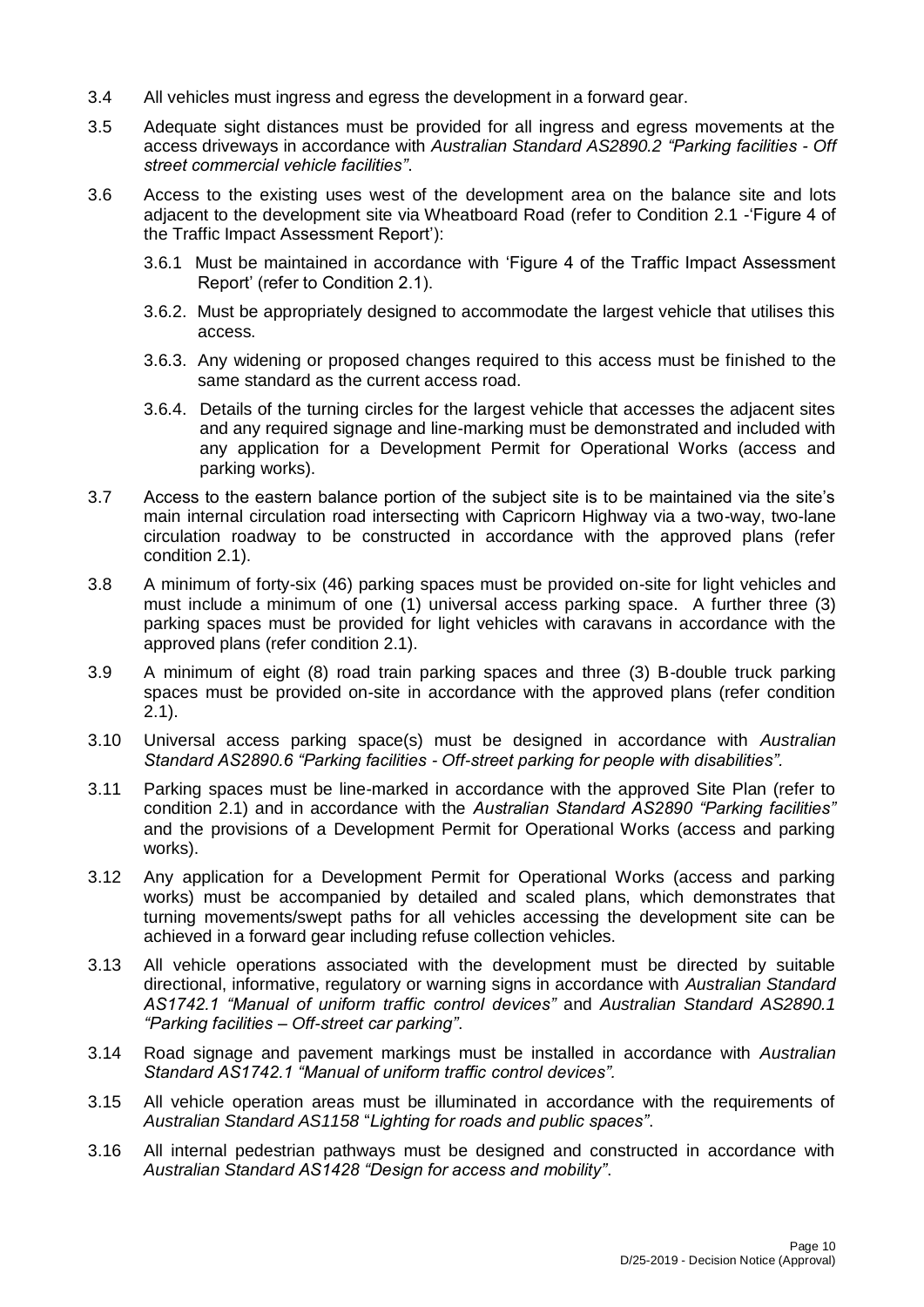3.17 Pedestrian crossings (zebra) must be provided in accordance with the approved site plan (refer to Condition 2.1) and must be designed and constructed in accordance with *Australian Standard AS1742.1 "Manual of uniform traffic control devices".*

# 4.0 SEWERAGE WORKS

- 4.1 A Development Permit for Operational Works (sewerage works) must be obtained prior to the commencement of any sewerage works on the site.
- 4.2 All works must be designed and constructed in accordance with the approved plans (refer to condition 2.1), *Capricorn Municipal Development Guidelines*, *Water Supply (Safety and Reliability) Act*, *Plumbing and Drainage Act* and the provisions of a Development Permit for Operational Works (sewerage works).
- 4.3 The development must be connected to Council's reticulated sewerage network via a special sewerage arrangement as follows:
	- 4.3.1 A privately owned sewerage pump station must be provided within the subject site and a sewerage rising main must be constructed along the south-eastern boundary to a receiving chamber located close as practical to the existing access chamber in Salmon Street road reserve.
	- 4.3.2 The receiving manhole is to be connected by 150 millimetre diameter gravity main to the existing manhole 4C/3.
	- 4.3.3 The proposed receiving sewerage access chamber must be provided with a bolt down lid.
	- 4.3.4 All sewerage infrastructure associated with the special sewerage arrangement must be privately owned and maintained at no cost to Council.
	- 4.3.5 Approval from Fitzroy River Water is required for the connection via the special sewerage arrangement.
- 4.4 A 'Trade Waste Permit' must be obtained for the discharge of any non-domestic waste into Council's reticulated sewerage network. Arrestor traps must be provided where commercial or non-domestic waste is proposed to be discharged into the sewer system.

### 5.0 PLUMBING AND DRAINAGE WORKS

- 5.1 A Development Permit for Plumbing and Drainage Works must be obtained for the development prior to the commencement of any plumbing and drainage works within the development site.
- 5.2 A Development Permit for Plumbing and Drainage Works must be obtained for the removal and/or demolition of all buildings or structures on the development site.
- 5.3 All internal plumbing and drainage works must be designed and constructed in accordance with the approved plans (refer to condition 2.1), *Capricorn Municipal Development Guidelines*, *Water Supply (Safety and Reliability) Act 2008, Plumbing and Drainage Act 2002*, Council's Plumbing and Drainage Policies and the provisions of a Development Permit for Plumbing and Drainage Works.
- 5.4 The development must be connected to Council's reticulated sewerage and water networks.
- 5.5 The existing water connection point(s) must be retained, and upgraded if necessary, to service the development.
- 5.6 Adequate domestic and fire-fighting protection must be provided to the development, and must be certified by a hydraulic engineer or other suitably qualified person.
- 5.7 Water meter boxes located within trafficable areas must be raised or lowered to suit the finished surface levels and must be provided with heavy duty trafficable lids.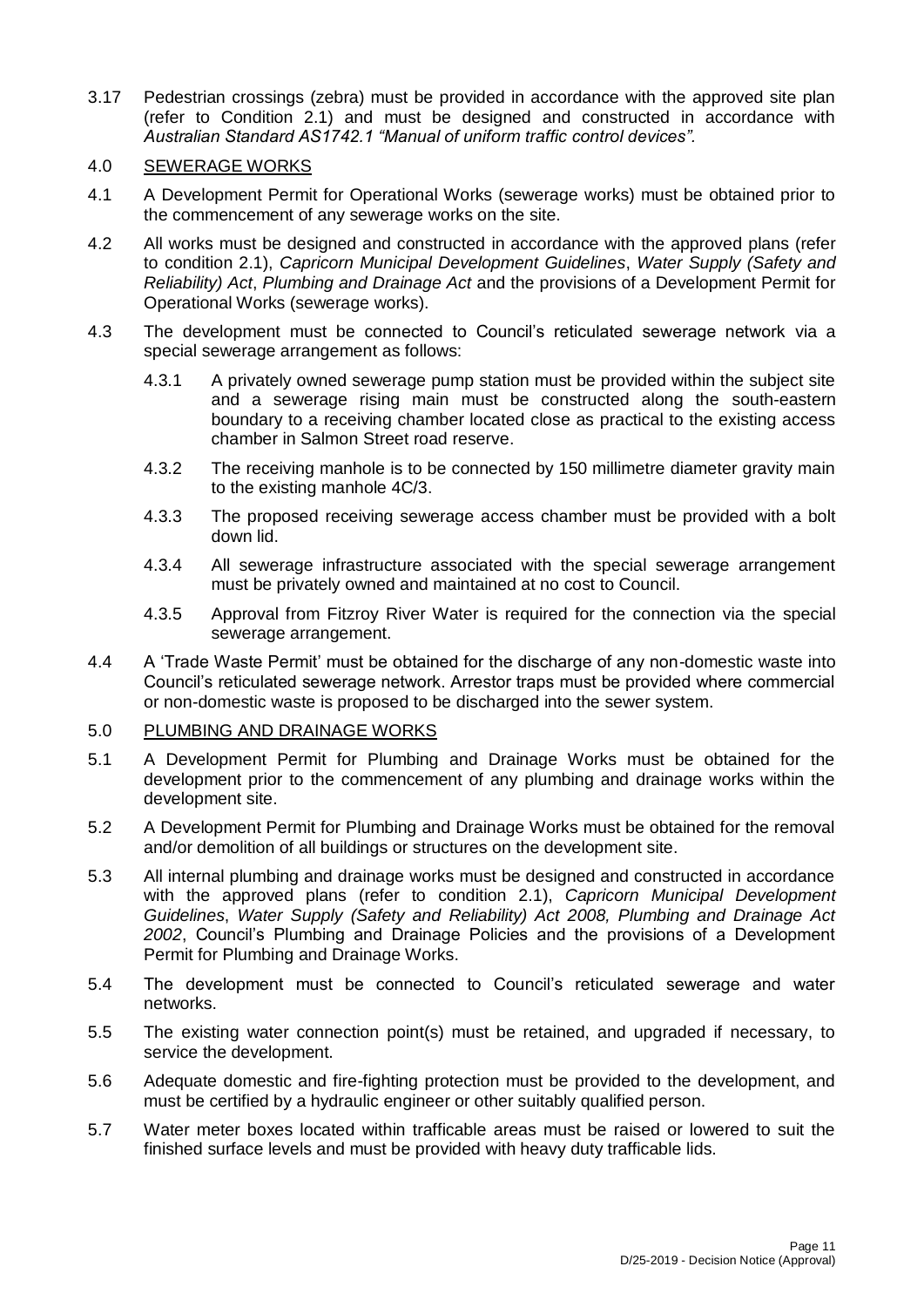5.8 Alteration, disconnection or relocation of internal plumbing and sanitary drainage works associated with the existing building must be in accordance with regulated work under the *Plumbing and Drainage Act 2002* and Council's Plumbing and Drainage Policies.

# 6.0 STORMWATER WORKS

- 6.1 A Development Permit for Operational Works (stormwater works) must be obtained prior to the commencement of any stormwater works required by this development approval.
- 6.2 All stormwater drainage works must be designed and constructed in accordance with the approved plans (refer to condition 2.1), *Queensland Urban Drainage Manual*, *Capricorn Municipal Development Guidelines*, sound engineering practice and the provisions of a Development Permit for Operational Works (stormwater works).
- 6.3 All stormwater must drain to a demonstrated lawful point of discharge and must not adversely affect surrounding land or infrastructure in comparison to the pre-development conditions, including but not limited to blocking, altering or diverting existing stormwater runoff patterns or having the potential to cause damage to other infrastructure.
- 6.4 The development must not increase peak stormwater runoff for a selected range of storm events up to and including a one per cent (1%) Annual exceedance probability storm event, for the post-development conditions.
- 6.5 The removal of gross pollutants must occur upstream of the bio-retention basin in accordance with relevant *Australian Standards* and all maintenance of the proposed gross pollutant traps must be the responsibility of the property owner or body corporate (if applicable).
- 6.6 Any application for a Development Permit for Operational Works (stormwater works) must be accompanied by engineering plans with details of any new drainage systems including retention systems, inlet and outlet structures, or the amendment and upgrading of existing drainage systems to implement the proposed drainage strategy.
- 6.7 The bio-retention basin as identified on the approved plans (refer to condition 2.1) must be landscaped in accordance with Council's requirements. Any application for a Development Permit for Operational Works (stormwater works) must be accompanied by detailed plans and specifications for the basin, and the design must:
	- 6.7.1 be suitable to the climate and incorporate predominately native species;
	- 6.7.2 maximise areas suitable for on-site infiltration of stormwater;
	- 6.7.3 incorporate shade trees; and
	- 6.7.4 demonstrate that all areas apart from garden beds are fully turfed or hydromulched.

The detailed design of the bio-retention basin as identified on the approved plans (refer to condition 2.1), must ensure the safety of the public and/or tenants and where applicable include all required safety measures and facilities (for example, child proof fences). A maintenance plan for the proposed bio-retention basin system must be submitted as part of any application for a Development Permit for Operational Works (stormwater works).

# 7.0 ROOF AND ALLOTMENT DRAINAGE WORKS

- 7.1 A Development Permit for Operational Works (roof and allotment drainage works) must be obtained prior to the commencement of any drainage works on the development site.
- 7.2 All roof and allotment drainage works must be designed and constructed in accordance with the approved plans (refer to condition 2.1), *Queensland Urban Drainage Manual*, *Capricorn Municipal Development Guidelines*, sound engineering practice and the provisions of a Development Permit for Operational Works (roof and allotment drainage works).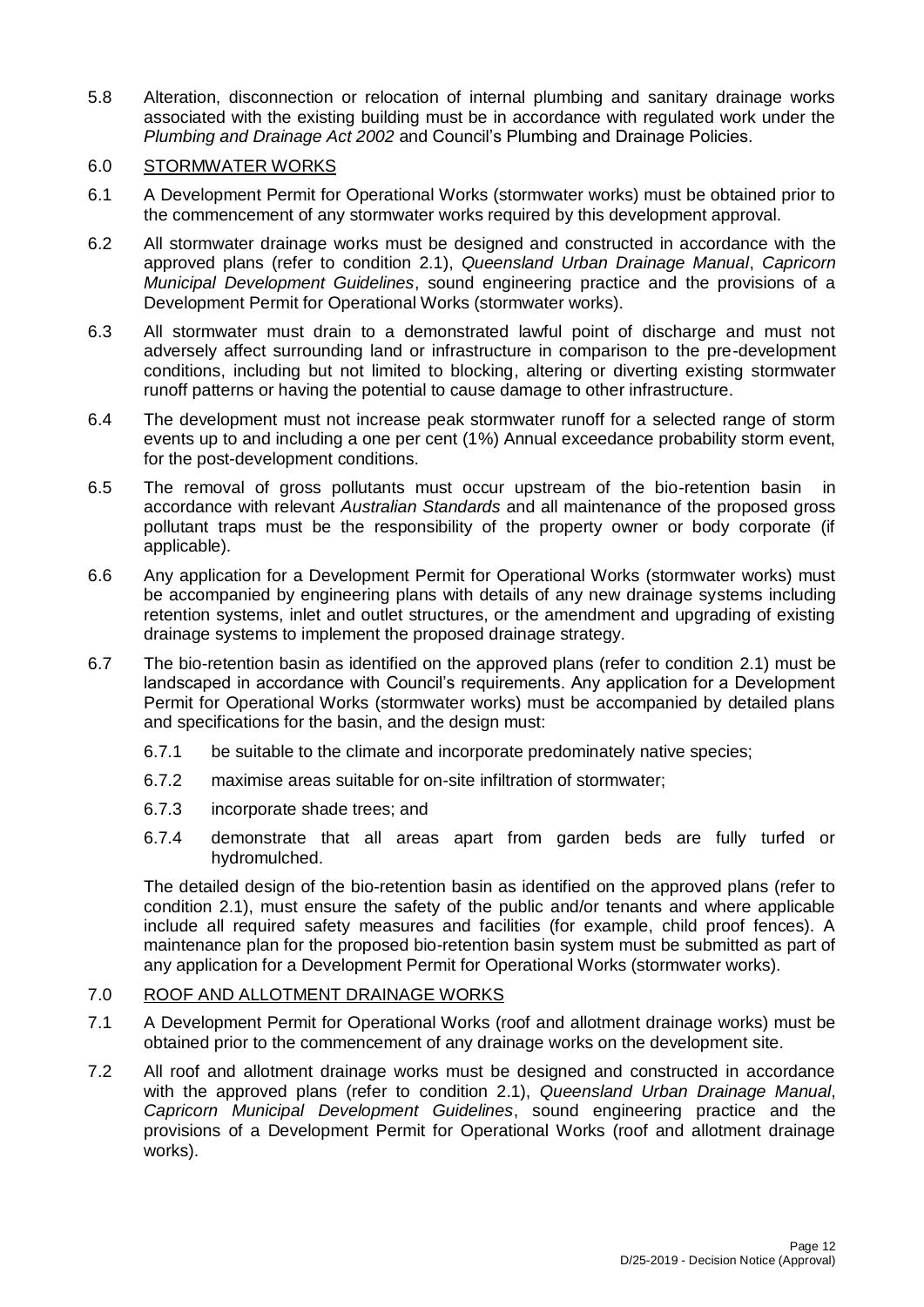- 7.3 All roof and allotment runoff from the development must be directed to a lawful point of discharge and must not restrict, impair or change the natural flow of runoff water or cause a nuisance to surrounding land or infrastructure.
- 7.4 The development must not increase peak stormwater runoff for a selected range of storm events up to and including a one per cent (1%) Annual exceedance probability storm event, for the post-development conditions.
- 8.0 SITE WORKS
- 8.1 A Development Permit for Operational Works (site works) must be obtained prior to the commencement of any site works on the development site.
- 8.2 Any application for a Development Permit for Operational Works (site works) must be accompanied by an earthworks plan that clearly identifies the following:
	- 8.2.1 the location of cut and/or fill;
	- 8.2.2 the type of fill to be used and the manner in which it is to be compacted;
	- 8.2.3 the quantum of fill to be deposited or removed and finished cut and/or fill levels;
	- 8.2.4 details of any proposed access routes that are intended to be used to transport fill to or from the development site; and
	- 8.2.5 the maintenance of access roads to and from the development site so that they are free of all cut and/or fill material and cleaned as necessary.
- 8.3 All earthworks must be undertaken in accordance with *Australian Standard AS3798 "Guidelines on earthworks for commercial and residential developments".*
- 8.4 Site works must be constructed such that they do not, at any time, in any way restrict, impair or change the natural flow of runoff water, or cause a nuisance or worsening to surrounding land or infrastructure.

# 9.0 BUILDING WORKS

- 9.1 A Development Permit for Building Works must be obtained prior to commencement of any building works within the development site.
- 9.2 All buildings and structures shown on the approved plans (refer to Condition 2.1 -Contour & Detail Survey, 12 February 2019, 400217-005-CD01, Sheet 3 & 4 of 4) must be demolished and/or removed from the site prior to the commencement of the use. A Development Permit for Building Works must be obtained for the removal and/or demolition of any existing buildings or structures on the development site.
- 9.3 The underground petroleum storage system must be designed, constructed and installed in accordance with *Australian Standard AS4897 "The design, installation and operation of underground petroleum storage systems"* .
- 9.4 All external elements, such as air conditioners and associated equipment, must be adequately screened from public view, to Council's satisfaction.
- 9.5 Any lighting devices associated with the development, such as sensory lighting, must be positioned on the development site and shielded so as not to cause glare or other nuisance to nearby residents and motorists. Night lighting must be designed, constructed and operated in accordance with *Australian Standard AS4282 "Control of the obtrusive effects of outdoor lighting"*.
- 9.6 Access to and use of the land which is the subject of this application must comply with the provisions of the *Disability Discrimination Act 1992* and/or the *Anti-Discrimination Act 1991*. If either of those statutes require the provision of access or facilities in a way that is inconsistent with this development approval, those facilities must be provided.
- 9.7 Impervious paved waste storage area/s must be provided in accordance with the approved plans (refer to condition 2.1) and the *Environmental Protection Regulation 2008* and must be: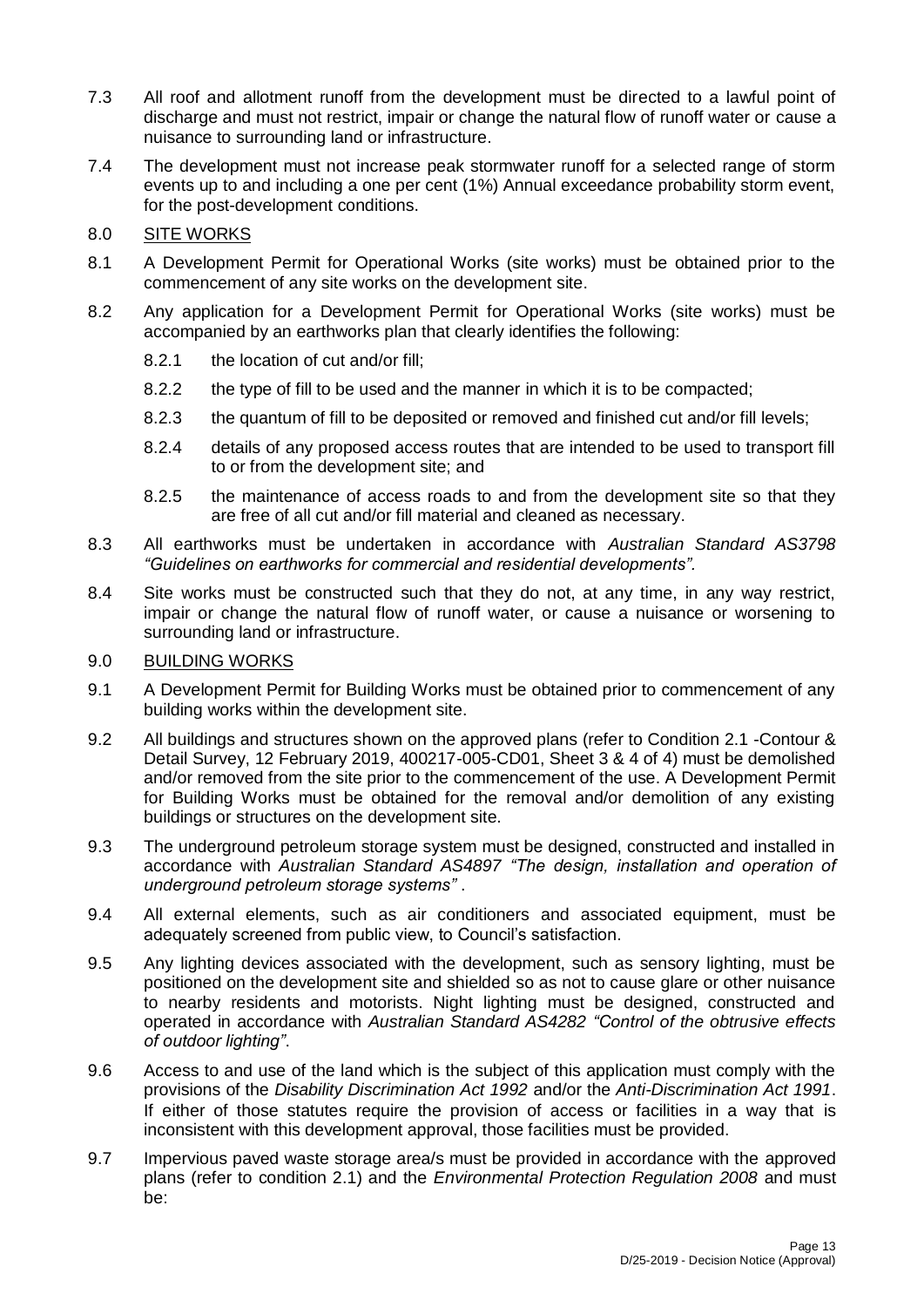- 9.7.1 designed and located so as not to cause a nuisance to neighbouring properties;
- 9.7.2 screened to obstruct from view the contents of the waste storage area;
- 9.7.3 of a sufficient size to accommodate commercial type bins that will be serviced by a commercial contractor plus clearances around the bins for manoeuvring and cleaning;
- 9.7.4 provided with a suitable hosecock and hoses at the refuse container area, and washdown must be drained to the sewer and fitted with an approved stormwater diversion valve arrangement in accordance with the Sewerage Trade Waste provisions and the *Plumbing and Drainage Act 2002.*

Note: As an alternative to a washdown facility, a fully contained commercial bin cleaning service is acceptable provided no wastewater is discharged from the site to the sewer.

9.8 Any Advertising Device associated with or attached to the development must be carried out in accordance with the applicable Advertising Devices Code in the Council Planning Scheme.

# 10.0 ELECTRICITY

10.1 Electricity services must be provided to the development in accordance with the standards and requirements of the relevant service provider.

# 11.0 TELECOMMUNICATIONS

11.1 Telecommunications services must be provided to the development in accordance with the standards and requirements of the relevant service provider. Unless otherwise stipulated by telecommunications legislation at the time of installation, this includes all necessary pits and pipes, and conduits that provide a connection to the telecommunications network.

Note: The Telecommunications Act 1997 (Commonwealth) specifies where the deployment of optical fibre and the installation of fibre-ready facilities is required.

# 12.0 ASSET MANAGEMENT

- 12.1 Any alteration necessary to electricity, telephone, water mains, sewerage mains, and/or public utility installations resulting from the development or in connection with the development, must be undertaken and completed at no cost to Council.
- 12.2 Any damage to existing stormwater, water supply and sewerage infrastructure, kerb and channel, pathway or roadway (including removal of concrete slurry from public land and Council infrastructure), that occurs while any works are being carried out in association with this development approval must be repaired at full cost to the developer. This includes the reinstatement of any existing traffic signs or pavement markings that may have been removed or damaged.
- 12.3 'As Constructed' information pertaining to assets to be handed over to Council and those which may have an impact on Council's existing and future assets must be provided prior to the commencement of the use. This information must be provided in accordance with the *Asset Design and As Constructed Manual (ADAC).*

# 13.0 ENVIRONMENTAL

- 13.1 Any application for a Development Permit for Operational Works must be accompanied by an Erosion and Sediment Control Plan that addresses, but is not limited to, the following:
	- (i) objectives;
	- (ii) site location and topography;
	- (iii) vegetation:
	- (iv) site drainage;
	- (v) soils;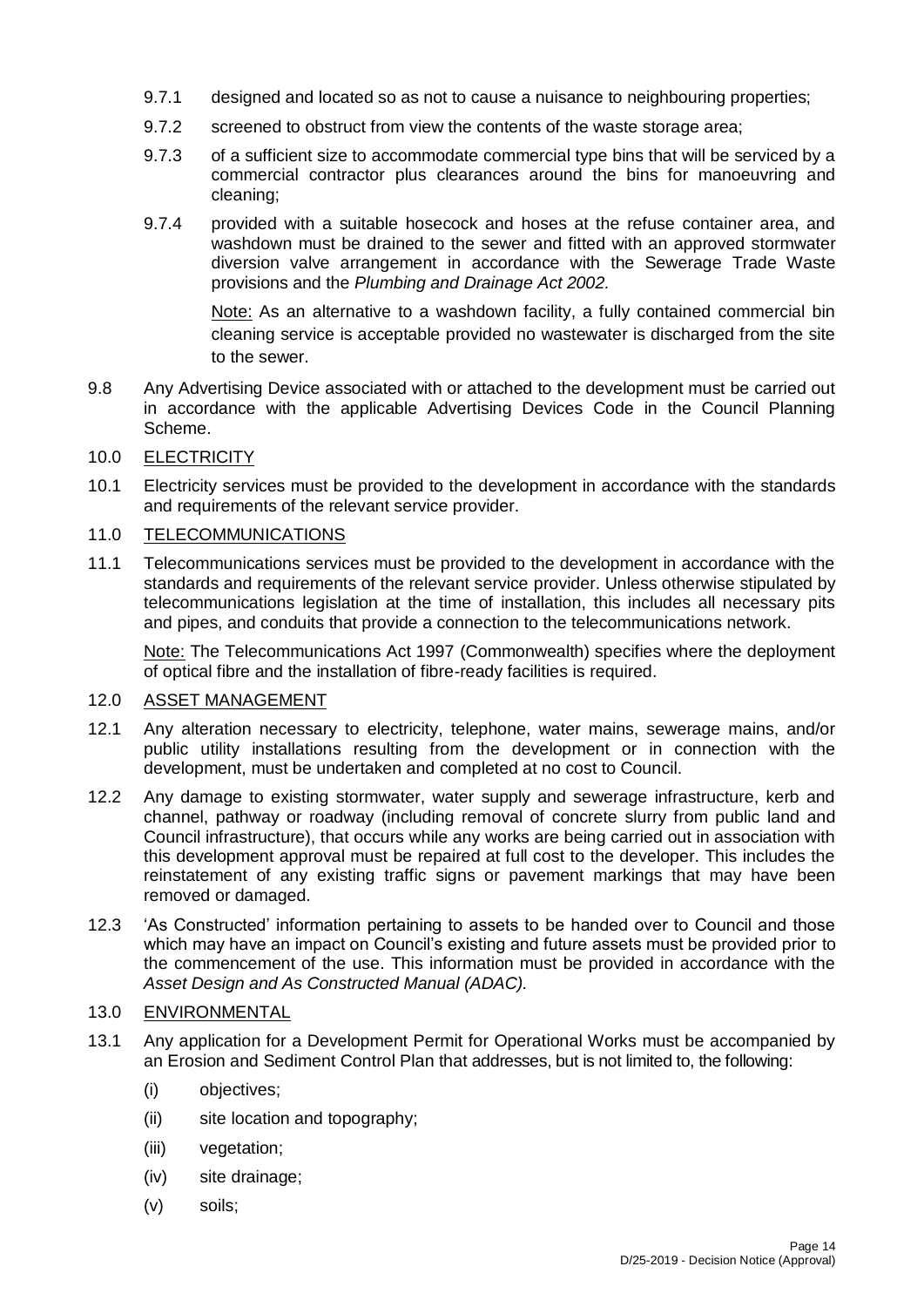- (vi) erosion susceptibility;
- (vii) erosion risk;
- (viii) concept;
- (ix) design; and
- (x) implementation,

for the construction and post-construction phases of work.

13.2 The Erosion Control and Stormwater Control Management Plan prepared by a Registered Professional Engineer of Queensland in accordance with the *Capricorn Municipal Design Guidelines*, must be implemented, monitored and maintained for the duration of the development works, and until all exposed soil areas are permanently stabilised (for example, turfed, hydromulched, concreted, landscaped). The plan must be available on-site for inspection by Council Officers whilst all works are being carried out.

# 14.0 ENVIRONMENTAL HEALTH

- 14.1 Noise emitted from the activity must not cause an environmental nuisance.
- 14.2 Operations on the development site must have no significant impact on the amenity of adjoining premises or the surrounding area due to the emission of light, noise, odour or dust.
- 14.3 When requested by Council, nuisance monitoring must be undertaken and recorded within three (3) months, to investigate any genuine complaint of nuisance caused by noise, light, odour or dust. An analysis of the monitoring data and a report, including nuisance mitigation measures, must be provided to Council within fourteen (14) days of the completion of the investigation.
- 14.4 An incidents register must be kept at the premises and it must record any incidents including but not limited to:
	- 14.4.1 any fire at the premises; and
	- 14.4.2 any release of contaminants not in accordance with the development approval conditions.
- 14.5 All plant and equipment must be maintained in proper working order at all times, in accordance with the manufacturer's directions to ensure the safety and efficiency of the equipment.
- 14.6 Stormwater must be prevented from entering contaminated work areas. Any stormwater which may enter into a contaminated area must not be drained to the stormwater drainage system.
- 14.7 An appropriate spill kit must be kept on-site for neutralising or decontaminating spills. The spill kit must be clearly identifiable, maintained regularly and stored in a central location that is easily accessible to employees. Staff must be adequately trained in the use of these materials. The spill kit may consist of:
	- 14.7.1 a bin with a tight-fitting lid, partially filled with non-combustible absorbent material such as vermiculite;
	- 14.7.2 a broom, shovel, face shield, chemically-resistant boots and gloves; and
	- 14.7.3 waste bags and ties.
- 14.8 Any spillage of environmentally hazardous liquids or other materials must be cleaned up as quickly as practicable. Any spillage of waste and/or contaminants must not be hosed or swept to any stormwater drainage system, roadside gutter or waters.
- 14.9 Regulated waste and any other waste must not be released to the environment, stored, transferred or disposed of in such a manner that it will or may cause environmental harm or nuisance. This includes any waste being burnt or incinerated at the premises.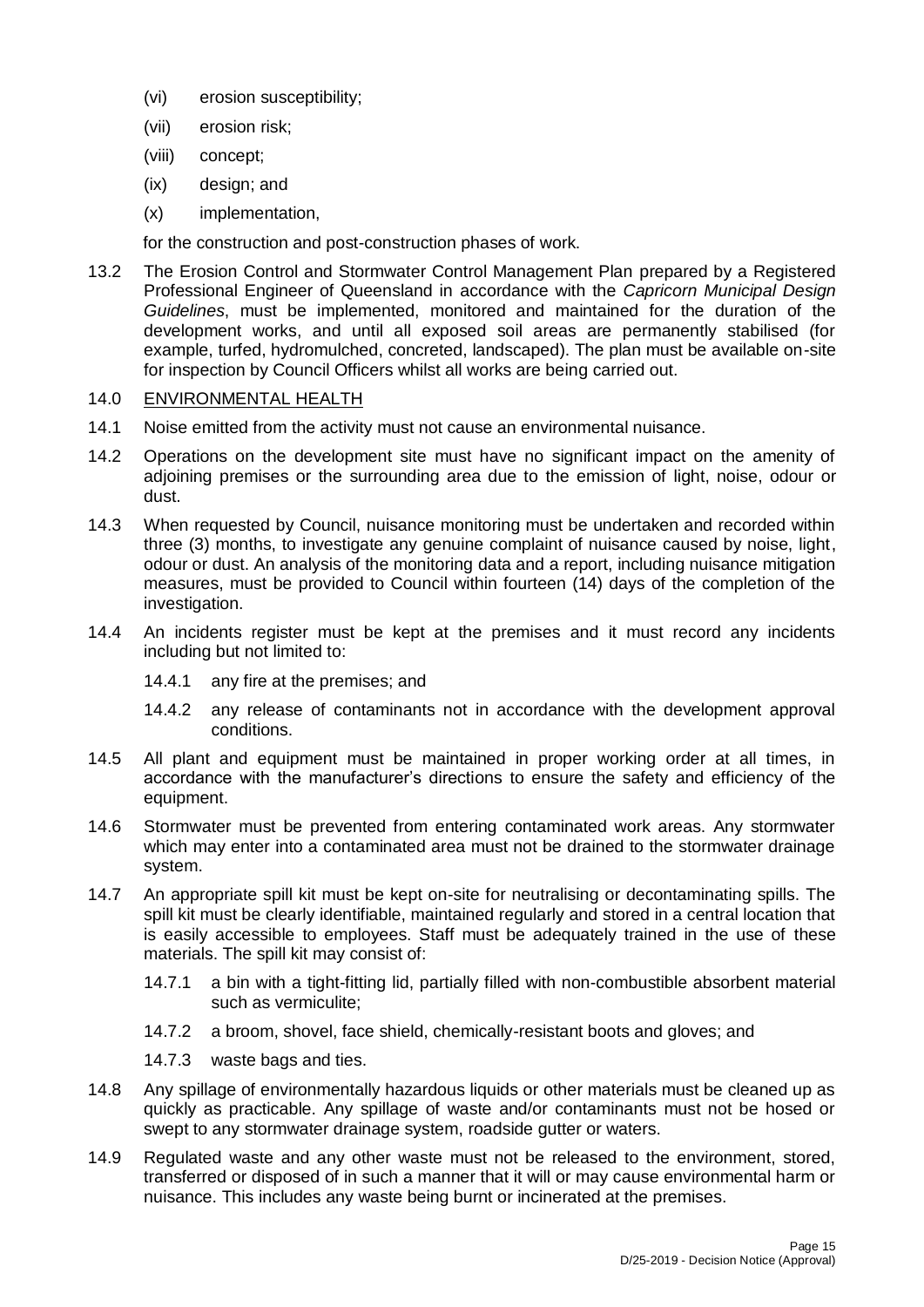- 14.10 All traceable regulated waste must be removed from the premises by a licensed regulated waste transporter.
- 14.11 Where regulated waste is removed from the premises, records must be maintained for a period of five (5) years, and include the following:
	- 14.11.1 the date, quantity and type of waste removed;
	- 14.11.2 a copy of any licensed waste transport vehicle dockets;
	- 14.11.3 the name of the licensed regulated waste removalist and/or disposal operator; and
	- 14.11.4 the intended treatment and/or disposal destination of the waste.

These records must be available for inspection by Council when requested.

- 14.12 All fuel dispensing areas must be drained to a holding tank or the sewer through a trade waste approved oil interceptor/separation system.
- 14.13 Adequate procedures and measures (including an inventory control system) must be in place to monitor the storage volumes within chemical tanks to prevent overflow, to detect leaks and for the inspection and maintenance of environmental control measures, such as: bunding, wastewater containment devices, interceptors and acoustic enclosures.

# 15.0 OPERATING PROCEDURES

- 15.1 All construction materials, waste, waste skips, machinery and contractors' vehicles must be located and stored or parked within the development site. Storage of materials or parking of construction machinery or contractors' vehicles must not occur within the Capricorn Highway.
- 15.2 All waste must be stored within a waste storage area (for example, general waste, recyclable waste, pallets, empty drums etcetera) in accordance with the approved plans (refer to condition 2.1). The owner of the land must ensure that:
	- 15.2.1 the area is kept in a clean and tidy condition;
	- 15.2.2 fences and screens are maintained;
	- 15.2.3 no waste material is stored external to the waste storage area/s;
	- 15.2.4 all wash down of refuse containers takes place in the existing washdown facility;
	- 15.2.5 all waste must be disposed via a private contractor; and
	- 15.2.6 the area is maintained in accordance with *Environmental Protection Regulation 2008*.
- 15.3 The underground petroleum storage system must be maintained, tested and repaired in accordance with A*ustralian Standard AS4897 "The design, installation and operation of underground petroleum storage systems"*.
- 15.4 All certification and record-keeping requirements associated with the underground petroleum storage system must be maintained in accordance with A*ustralian Standard AS4897 "The design, installation and operation of underground petroleum storage systems".* When requested, these records must be made available for inspection by Council.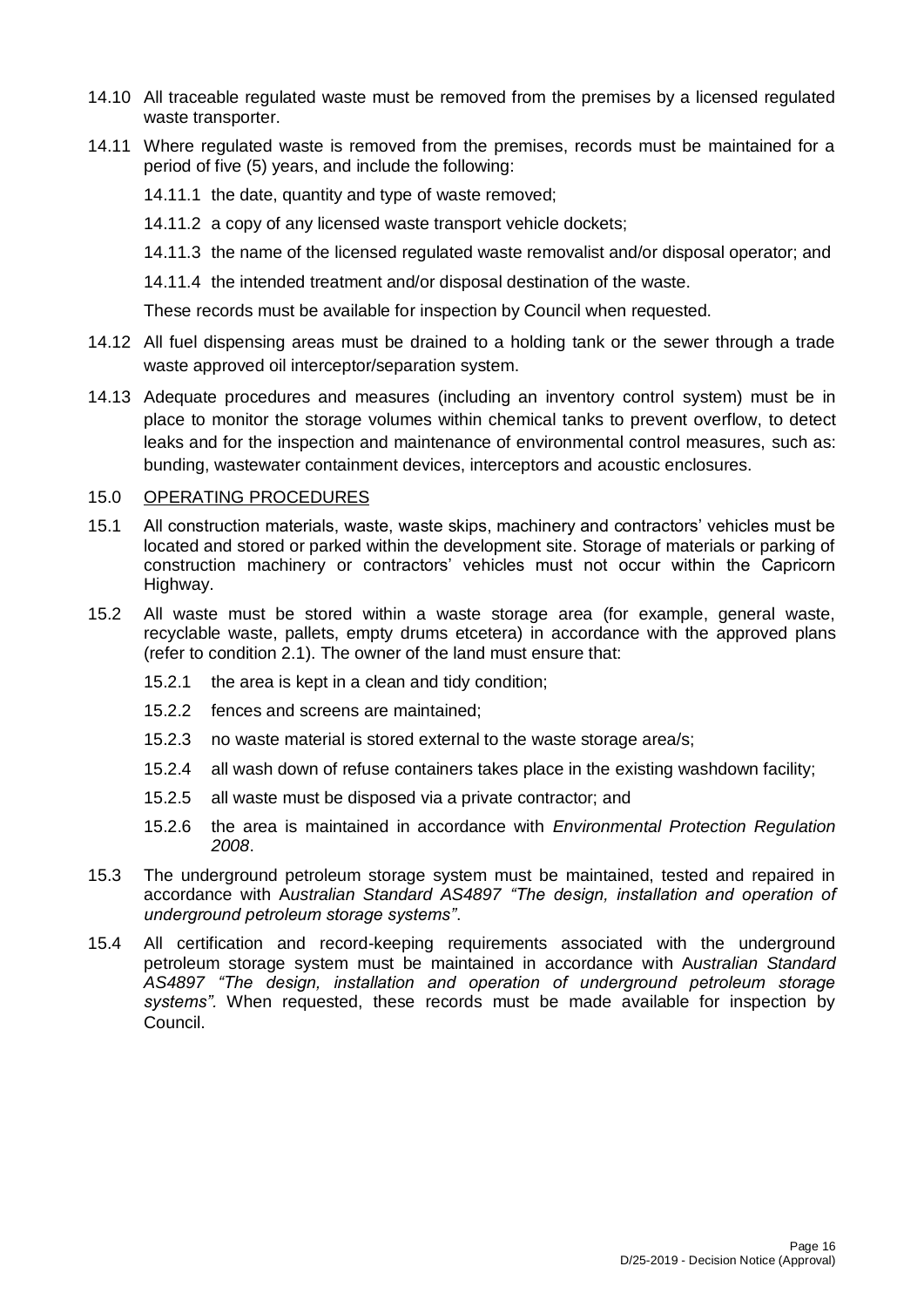# ADVISORY NOTES

### NOTE 1. Aboriginal Cultural Heritage

It is advised that under section 23 of the *Aboriginal Cultural Heritage Act 2003*, a person who carries out an activity must take all reasonable and practicable measures to ensure the activity does not harm Aboriginal cultural heritage (the "cultural heritage duty of care"). Maximum penalties for breaching the duty of care are listed in the Aboriginal cultural heritage legislation. The information on Aboriginal cultural heritage is available on the Department of Aboriginal and Torres Strait Islander and Partnerships website: [www.datsip.qld.gov.au](http://www.datsip.qld.gov.au/)

# NOTE 2. Asbestos Removal

Any demolition and/or removal works involving asbestos materials must be undertaken in accordance with the requirements of the *Work Health and Safety Act 2011* and *Public Health Act 2005*.

# NOTE 3. General Environmental Duty

General environmental duty under the *Environmental Protection Act 1994* prohibits unlawful environmental nuisance caused by noise, aerosols, particles, dust, ash, fumes, light, odour or smoke beyond the boundaries of the development site during all stages of the development including earthworks, construction and operation.

#### NOTE 4. Licensable Activities

Should an activity licensable by Rockhampton Regional Council be proposed for the development site, Council's Environment and Public Health Unit must be consulted to determine whether any approvals are required. Such activities may include food preparation, storage of dangerous goods or environmentally relevant activities. Approval for such activities is required before 'fit out' and operation.

### NOTE 5. General Safety Of Public During Construction

The *Work Health and Safety Act 2011* and *Manual of Uniform Traffic Control Devices* must be complied with in carrying out any construction works, and to ensure safe traffic control and safe public access in respect of works being constructed on a road.

#### NOTE 6. Infrastructure Charges Notice

Council has resolved not to issue an Infrastructure Charges Notice for this development because the new infrastructure charges arising from the development are less than or equal to the credits applicable for the new development.

#### NOTE 7. Duty to Notify of Environmental Harm

If a person becomes aware that serious or material environmental harm is caused or threatened by an activity or an associated activity, that person has a duty to notify Rockhampton Regional Council.

# NOTE 8. Rating Category

Please note, a Material Change of Use approval may result in an adjustment to a property's rating category, particularly in residential and rural zones. Please contact Council's Rates Department should you require further information.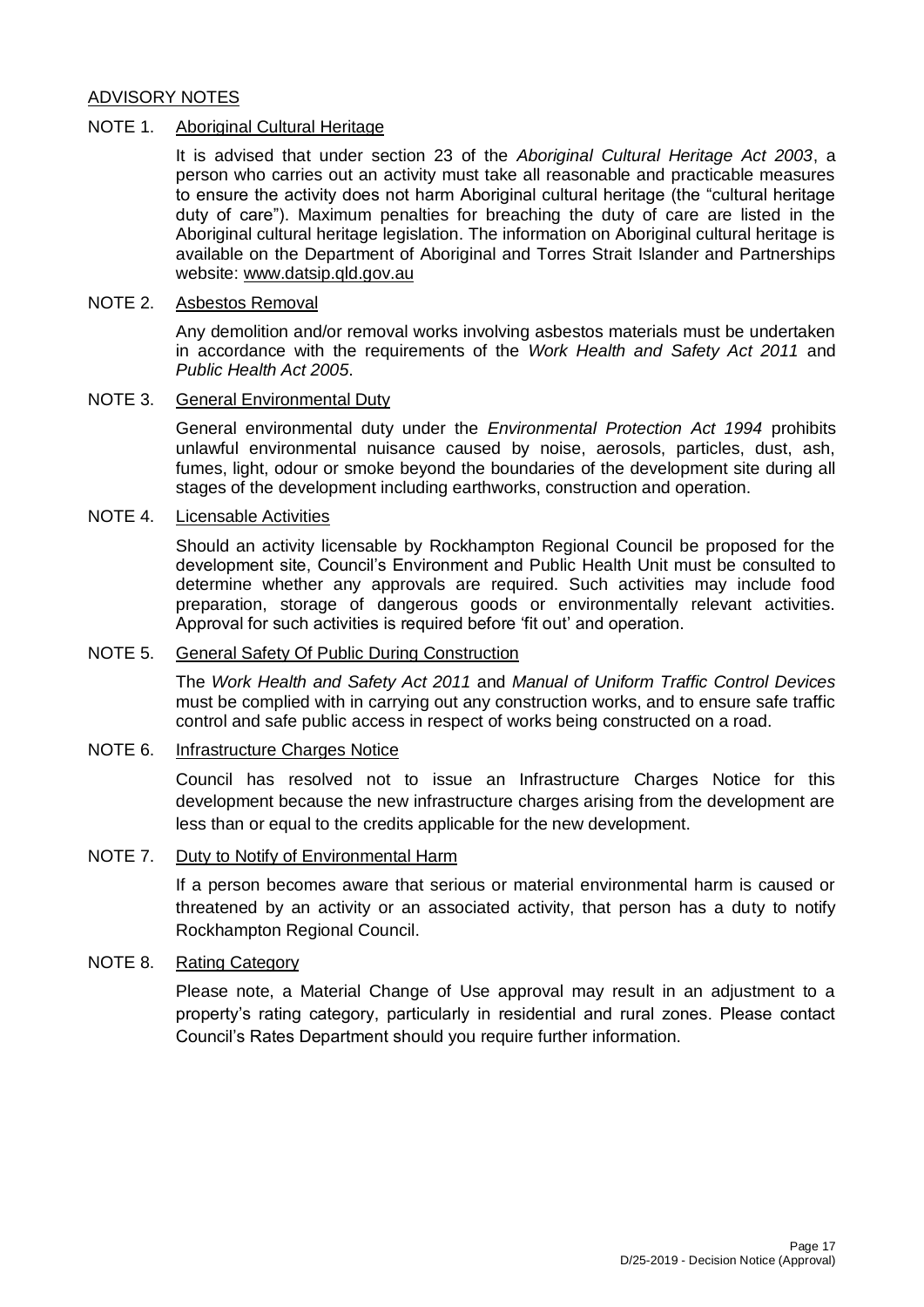

**Attachment 1 – Part 2 Referral Agency Conditions - Department of State Development, Manufacturing, Infrastructure and Planning**

*Planning Act 2016*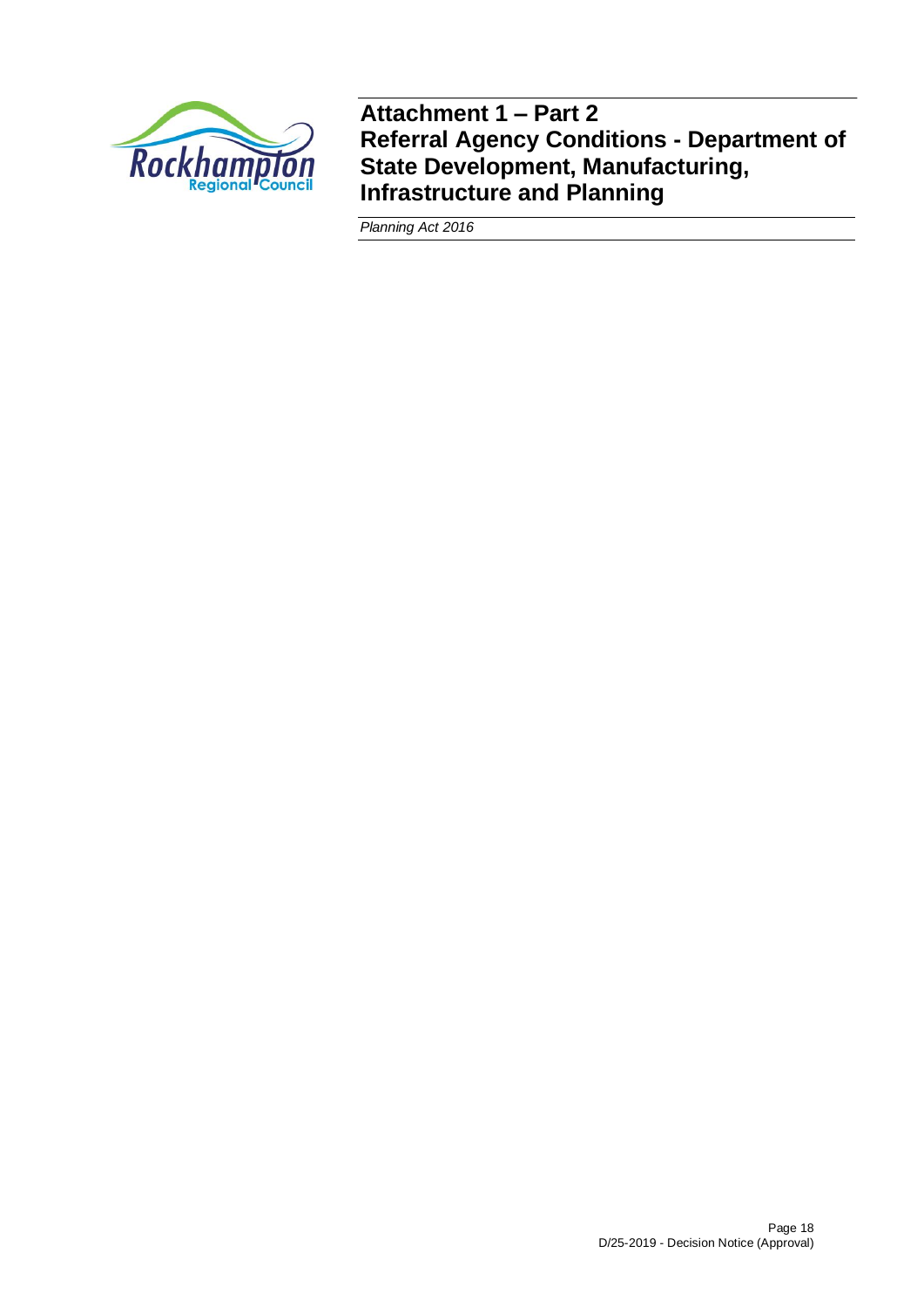

# **Attachment 2 - Appeal Rights**

*PLANNING ACT 2016*

The following is an extract from the *Planning Act 2016 (Chapter 6)*

#### *Appeal rights*

#### *229 Appeals to tribunal or P&E Court*

- (1) Schedule 1 states—
	- (a) matters that may be appealed to— (i)either a tribunal or the P&E Court; or (ii)only a tribunal; or
	- (iii)only the P&E Court; and
	- (b) the person—
		- (i)who may appeal a matter (the **appellant**); and (ii)who is a respondent in an appeal of the matter; and (iii)who is a co-respondent in an appeal of the matter; and
		- (iv)who may elect to be a co-respondent in an appeal of the matter.
- (2) An appellant may start an appeal within the appeal period.
- (3) The **appeal period** is—
	- (a) for an appeal by a building advisory agency—10 business days after a decision notice for the decision is given to the agency or
	- (b) for an appeal against a deemed refusal—at any time after the deemed refusal happens; or
	- (c) for an appeal against a decision of the Minister, under chapter 7, part 4, to register premises or to renew the registration of premises—20 business days after a notice is published under section 269(3)(a) or (4); or
	- (d) for an appeal against an infrastructure charges notice— 20 business days after the infrastructure charges notice is given to the person; or
	- (e) for an appeal about a deemed approval of a development application for which a decision notice has not been given—30 business days after the applicant gives the deemed approval notice to the assessment manager; or
	- (f) for any other appeal—20 business days after a notice of the decision for the matter, including an enforcement notice, is given to the person.

#### Note—

See the P&E Court Act for the court's power to extend the appeal period.

- (4) Each respondent and co-respondent for an appeal may be heard in the appeal.
- (5) If an appeal is only about a referral agency's response, the assessment manager may apply to the tribunal or P&E Court to withdraw from the appeal.
- (6) To remove any doubt, it is declared that an appeal against an infrastructure charges notice must not be about—
	- (a) the adopted charge itself; or
	- (b) for a decision about an offset or refund—
		- (i) the establishment cost of trunk infrastructure identified in a LGIP; or
		- (ii) the cost of infrastructure decided using the method
	- included in the local government's charges resolution.

#### **230 Notice of appeal**

- (1) An appellant starts an appeal by lodging, with the registrar of the tribunal or P&E Court, a notice of appeal that—
	- (a) is in the approved form; and
	- (b) succinctly states the grounds of the appeal.
- (2) The notice of appeal must be accompanied by the required fee.
- (3) The appellant or, for an appeal to a tribunal, the registrar must, within the service period, give a copy of the notice of appeal to—
- (a) the respondent for the appeal; and
- (b) each co-respondent for the appeal; and
- (c) for an appeal about a development application under schedule 1, table 1, item 1—each principal submitter for the development application; and
- (d) for an appeal about a change application under schedule 1, table 1, item 2—each principal submitter for the change application; and
- (e) each person who may elect to become a co-respondent for the appeal, other than an eligible submitter who is not a principal submitter in an appeal under paragraph (c) or (d); and
- (f) for an appeal to the P&E Court—the chief executive; and
- (g) for an appeal to a tribunal under another Act—any other person who the registrar considers appropriate.
- (4) The **service period** is—
	- (a) if a submitter or advice agency started the appeal in the P&E Court-2 business days after the appeal is started; or
	- (b) otherwise—10 business days after the appeal is started.
- (5) A notice of appeal given to a person who may elect to be a co-respondent must state the effect of subsection
- (6) A person elects to be a co-respondent by filing a notice of election, in the approved form, within 10 business days after the notice of appeal is given to the person*.*
- **231 Other appeals**
- (1) Subject to this chapter, schedule 1 and the P&E Court Act, unless the Supreme Court decides a decision or other matter under this Act is affected by jurisdictional error, the decision or matter is non-appealable.
- (2) The Judicial Review Act 1991, part 5 applies to the decision or matter to the extent it is affected by jurisdictional error.
- (3) A person who, but for subsection (1) could have made an application under the Judicial Review Act 1991 in relation to the decision or matter, may apply under part 4 of that Act for a statement of reasons in relation to the decision or matter.
- (4) In this section— **decision** includes—
	- (a) conduct engaged in for the purpose of making a decision; and
	- (b) other conduct that relates to the making of a decision; and
	- (c) the making of a decision or the failure to make a decision; and
	- (d) a purported decision; and
	- (e) a deemed refusal.

**non-appealable**, for a decision or matter, means the decision or matter—

- (a) is final and conclusive; and
- (b) may not be challenged, appealed against, reviewed, quashed, set aside or called into question in any other way under the Judicial Review Act 1991 or otherwise, whether by the Supreme Court, another court, a tribunal or another entity; and
- (c) is not subject to any declaratory, injunctive or other order of the Supreme Court, another court, a tribunal or another entity on any ground.

#### **232 Rules of the P&E Court**

- (1) A person who is appealing to the P&E Court must comply with the rules of the court that apply to the appeal.
- (2) However, the P&E Court may hear and decide an appeal even if the person has not complied with rules of the P&E Court.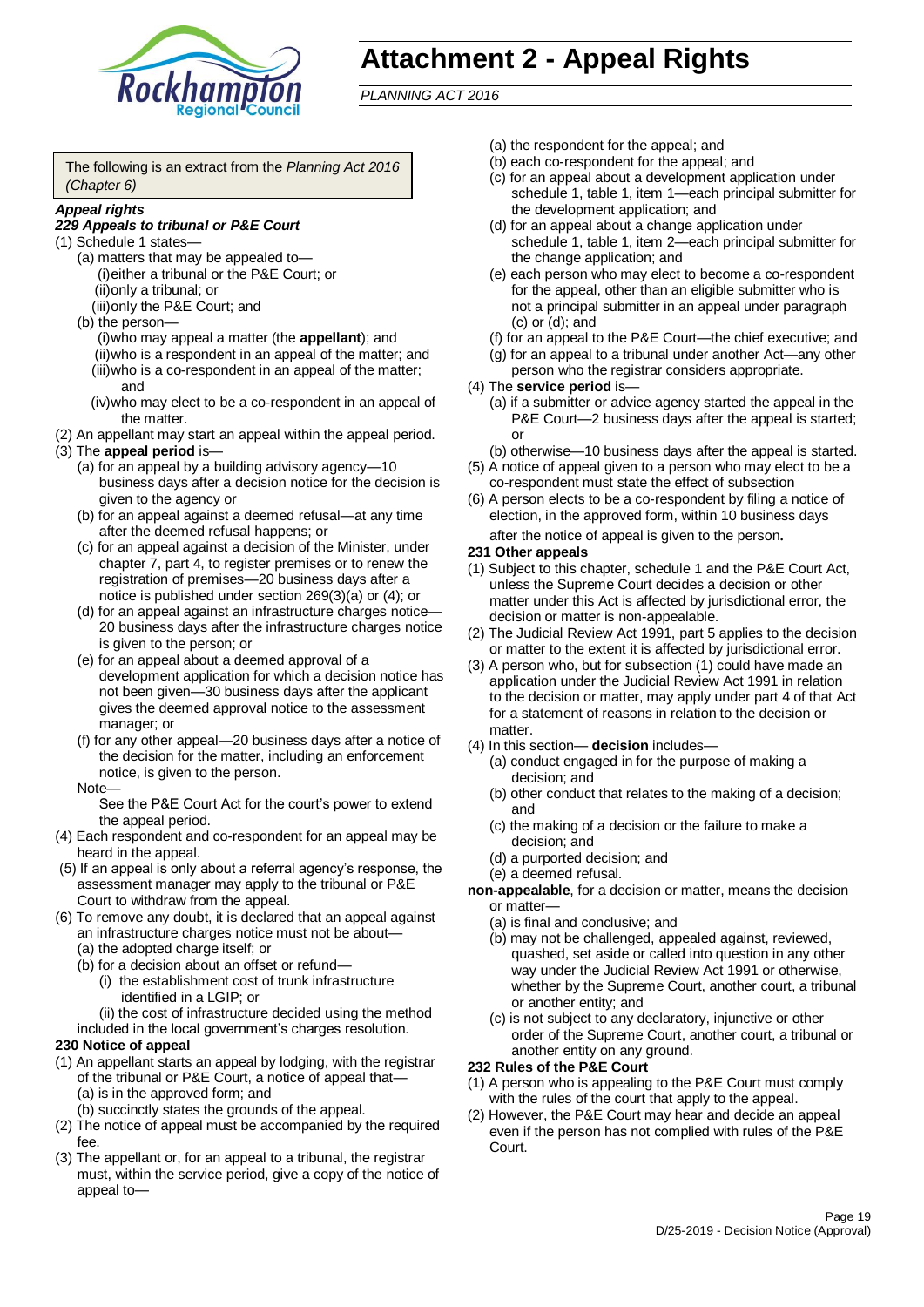

# **Appeal Rights**

*PLANNING ACT 2016*

#### **Schedule 1 Appeals section 229**

# **1 Appeal rights and parties to appeals**

- (1) Table 1 states the matters that may be appealed to—(a) the P&E court; or (b) a tribunal.
- (2) However, table 1 applies to a tribunal only if the matter involves—
	- (a) the refusal, or deemed refusal of a development application, for—
	- (i) a material change of use for a classified building; or
	- (ii) operational work associated with building work, a retaining wall, or a tennis court; or
	- (b) a provision of a development approval for—
	- (i) a material change of use for a classified building; or
- (ii) operational work associated with building work, a retaining wall, or a tennis court; or
	- (c) if a development permit was applied for—the decision to give a preliminary approval for— (i) a material change of use for a classified building; or
	- (ii) operational work associated with building work, a retaining wall, or a tennis court; or
	- (d) a development condition if—
		- (i) the development approval is only for a material change of use that involves the use of a building classified under the Building Code as a class 2 building; and
		- (ii) the building is, or is proposed to be, not more than 3 storeys; and
		- (iii) the proposed development is for not more than 60 sole-occupancy units; or
	- (e) a decision for, or a deemed refusal of, an extension application for a development approval that is only for a material change of use of a classified building; or
	- (f) a decision for, or a deemed refusal of, a change application for a development approval that is only for a material change of use of a classified building; or
	- (g) a matter under this Act, to the extent the matter relates to—
		- (i) the Building Act, other than a matter under that Act that may or must be decided by the Queensland Building and Construction Commission; or
		- (ii) the Plumbing and Drainage Act, part 4 or 5; or
	- (h) a decision to give an enforcement notice in relation to a matter under paragraphs (a) to (g); or
	- (i) a decision to give an infrastructure charges notice; or
	- (j) the refusal, or deemed refusal, of a conversion application; or
	- (k) a matter that, under another Act, may be appealed to the tribunal; or
	- (l) a matter prescribed by regulation.
- (3) Also, table 1 does not apply to a tribunal if the matter

involves—

- (a) for a matter in subsection  $(2)(a)$  to  $(d)$ 
	- (i) a development approval for which the development application required impact assessment; and
	- (ii) a development approval in relation to which the assessment manager received a properly made submission for the development application; or
- (b) a provision of a development approval about the identification or inclusion, under a variation approval, of a matter for the development.
- (4) Table 2 states the matters that may be appealed only to the P&E Court.
- (5) Table 3 states the matters that may be appealed only to the tribunal.
- (6) In each table—
	- (a) column 1 states the appellant in the appeal; and
	- (b) column 2 states the respondent in the appeal; and
	- (c) column 3 states the co-respondent (if any) in the appeal; and
	- (d) column 4 states the co-respondents by election (if any) in the appeal.
- (7) If the chief executive receives a notice of appeal under section 230(3)(f), the chief executive may elect to be a corespondent in the appeal.

| Table 1<br>Appeals to the P&E Court and, for certain matters, to a tribunal                                                                                                                                                                                                                                                                    |                                                          |                                         |                                                       |  |  |
|------------------------------------------------------------------------------------------------------------------------------------------------------------------------------------------------------------------------------------------------------------------------------------------------------------------------------------------------|----------------------------------------------------------|-----------------------------------------|-------------------------------------------------------|--|--|
| 1. Development applications<br>An appeal may be made against-<br>(a) the refusal of all or part of the development application; or<br>(b) the deemed refusal of the development application; or<br>(c) a provision of the development approval; or<br>(d) if a development permit was applied for—the decision to give a preliminary approval. |                                                          |                                         |                                                       |  |  |
| Column 1                                                                                                                                                                                                                                                                                                                                       | Column <sub>2</sub>                                      | Column 3                                | Column 4                                              |  |  |
| Appellant                                                                                                                                                                                                                                                                                                                                      | Respondent<br>Co-respondent<br>Co-respondent by election |                                         |                                                       |  |  |
| $($ if any $)$<br>$($ if any $)$                                                                                                                                                                                                                                                                                                               |                                                          |                                         |                                                       |  |  |
| The applicant                                                                                                                                                                                                                                                                                                                                  | The assessment<br>manager                                | If the appeal is about<br>a concurrence | 1 A concurrence agency that is<br>not a co-respondent |  |  |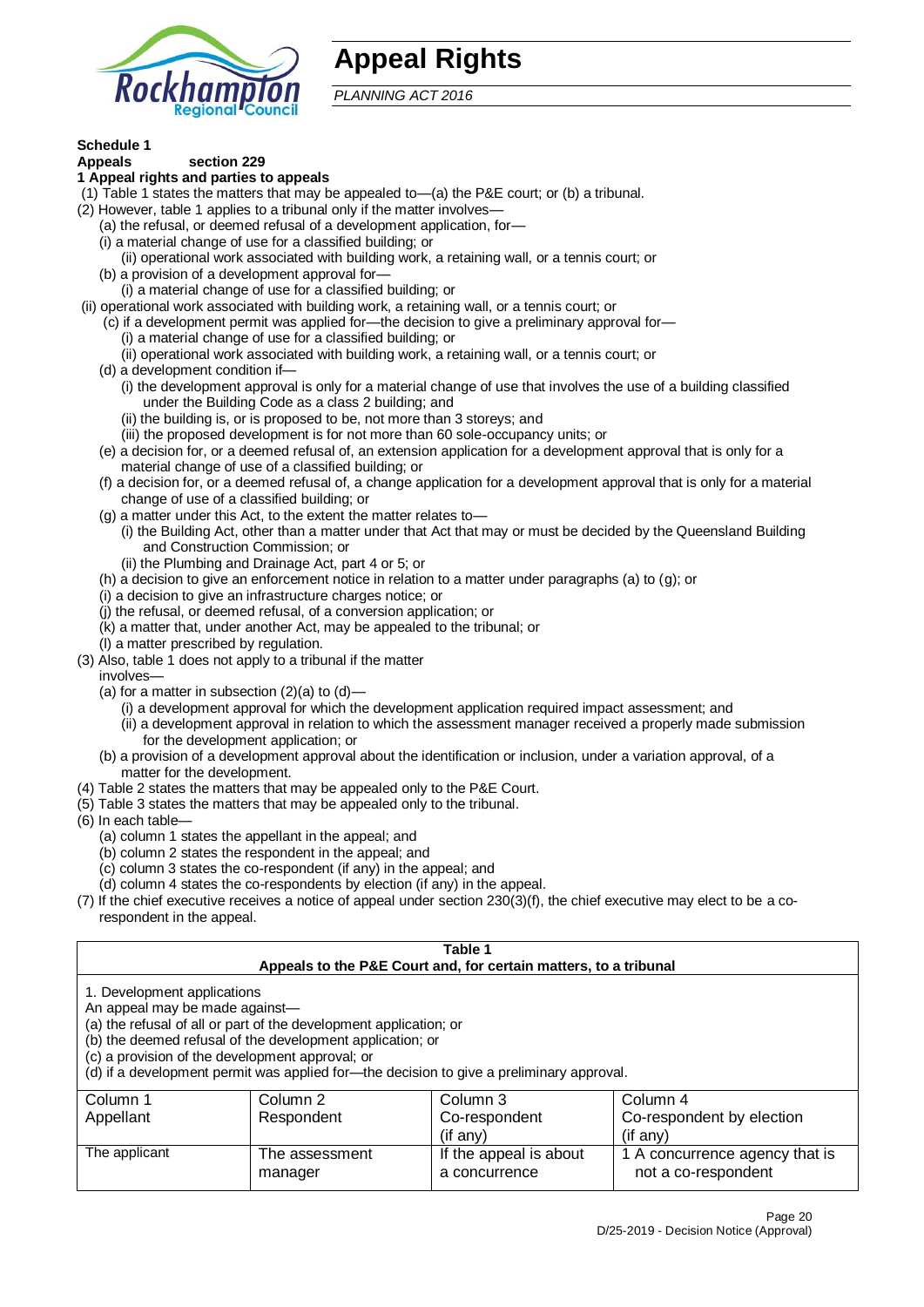| Table 1<br>Appeals to the P&E Court and, for certain matters, to a tribunal                                                                                                                                        |                                                                                                                               |                                                                 |                                                                                                                                                                                                                                                                                                                                                 |
|--------------------------------------------------------------------------------------------------------------------------------------------------------------------------------------------------------------------|-------------------------------------------------------------------------------------------------------------------------------|-----------------------------------------------------------------|-------------------------------------------------------------------------------------------------------------------------------------------------------------------------------------------------------------------------------------------------------------------------------------------------------------------------------------------------|
|                                                                                                                                                                                                                    |                                                                                                                               | agency's referral<br>response-the<br>concurrence agency         | 2 If a chosen Assessment<br>manager is the respondent-<br>the prescribed assessment<br>manager<br>3 Any eligible advice agency for<br>the application<br>4 Any eligible submitter for the<br>application                                                                                                                                        |
| 2. Change applications<br>An appeal may be made against-<br>(b) a deemed refusal of a change application.                                                                                                          |                                                                                                                               |                                                                 | (a) a responsible entity's decision for a change application, other than a decision made by the P&E court; or                                                                                                                                                                                                                                   |
| Column 1<br>Appellant                                                                                                                                                                                              | Column <sub>2</sub><br>Respondent                                                                                             | Column 3<br>Co-respondent<br>(if any)                           | Column 4<br>Co-respondent by election<br>(if any)                                                                                                                                                                                                                                                                                               |
| 1 The applicant<br>2 If the responsible<br>entity is the<br>assessment<br>manager-an<br>affected entity that<br>gave a pre-request<br>notice or response<br>notice                                                 | The responsible<br>entity                                                                                                     | If an affected entity<br>starts the appeal-the<br>applicant     | 1 A concurrence agency for the<br>development application<br>2 If a chosen assessment<br>manager is the respondent-<br>the prescribed assessment<br>manager<br>3 A private certifier for the<br>development application<br>4 Any eligible advice agency for<br>the change application<br>5 Any eligible submitter for the<br>change application |
| 3. Extension applications<br>An appeal may be made against-                                                                                                                                                        | (a) the assessment manager's decision about an extension application; or<br>(b) a deemed refusal of an extension application. |                                                                 |                                                                                                                                                                                                                                                                                                                                                 |
| Column <sub>1</sub><br>Appellant                                                                                                                                                                                   | Column <sub>2</sub><br>Respondent                                                                                             | Column $\overline{3}$<br>Co-respondent<br>(if any)              | Column 4<br>Co-respondent by election<br>(if any)                                                                                                                                                                                                                                                                                               |
| 1 The applicant<br>1<br>For a matter other<br>$\overline{2}$<br>than a deemed<br>refusal of an<br>extension<br>application - a<br>concurrence<br>agency, other than<br>the chief executive,<br>for the application | The assessment<br>manager                                                                                                     | If a concurrence<br>agency starts the<br>appeal - the applicant | If a chosen assessment<br>manager is the respondent – the<br>prescribed assessment manager                                                                                                                                                                                                                                                      |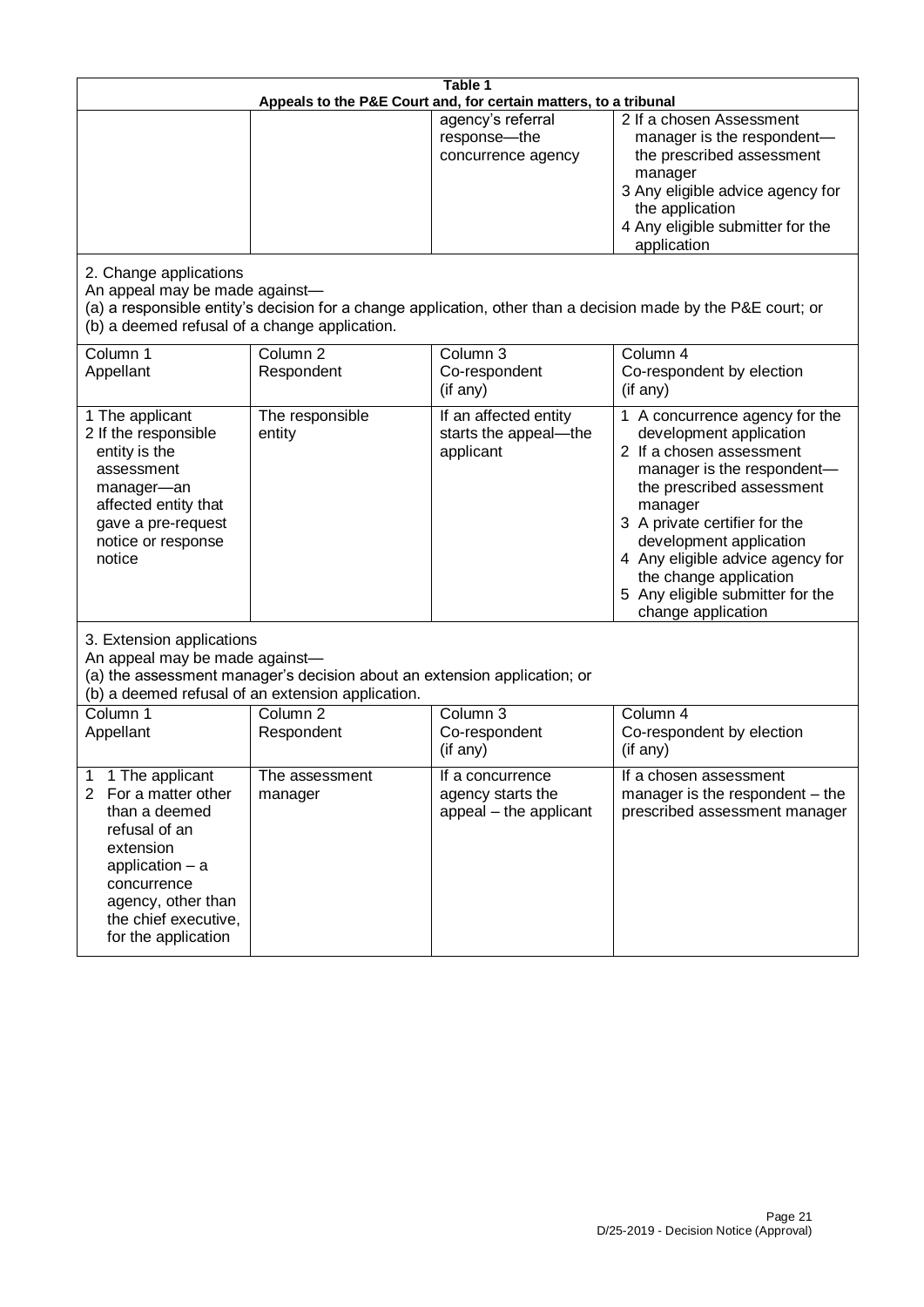#### **Table 1 Appeals to the P&E Court and, for certain matters, to a tribunal**

4. Infrastructure charges notices

- An appeal may be made against an infrastructure charges notice on 1 or more of the following grounds
- a) The notice involved an error relating to
	- (i) The application of the relevant adopted charge; or
- Examples of errors in applying an adopted charge
	- The incorrect application of gross floor area for a non-residential development
	- Applying an incorrect 'use category', under a regulation, to the development (i) The working out of extra demands, for section 120; or
	- The working out of extra demands, for section 120; or
	- (ii) An offset or refund; or
- b) The was no decision about an offset or refund; or
- c) If the infrastructure charges notice states a refund will be given the timing for giving the refund; or
- d) The amount of the charge is so unreasonable that no reasonable relevant local government could have
- imposed the amount.

| Column 1               | Column 2                                       | Column 3       | Column 4                  |
|------------------------|------------------------------------------------|----------------|---------------------------|
| Appellant              | Respondent                                     | Co-respondent  | Co-respondent by election |
|                        |                                                | $($ if any $)$ | (if any)                  |
|                        |                                                |                |                           |
|                        |                                                |                |                           |
| Infrastructure charges | that gave the                                  |                |                           |
| notice                 |                                                |                |                           |
|                        | notice                                         |                |                           |
| The person given the   | The local government<br>infrastructure charges |                |                           |

5. Conversion applications

An appeal may be made against—

(a) the refusal of a conversion application; or

(b) a deemed refusal of a conversion application.

| Column 1<br>Appellant | Column 2<br>Respondent                                                  | Column 3<br>Co-respondent<br>$($ if any $)$ | Column 4<br>Co-respondent by election<br>$($ if any $)$ |
|-----------------------|-------------------------------------------------------------------------|---------------------------------------------|---------------------------------------------------------|
| The applicant         | The local government<br>to which the conversion<br>application was made |                                             |                                                         |

6. Enforcement notices

An appeal may be made against the decision to give an enforcement notice.

| Column 1                                   | Column 2                     | Column 3      | Column 4                                                                                                                                                                   |
|--------------------------------------------|------------------------------|---------------|----------------------------------------------------------------------------------------------------------------------------------------------------------------------------|
| Appellant                                  | Respondent                   | Co-respondent | Co-respondent by election                                                                                                                                                  |
|                                            |                              | (if any)      | (if any)                                                                                                                                                                   |
| The person given the<br>enforcement notice | The enforcement<br>authority |               | If the enforcement authority is<br>not the local government for<br>the premises in relation to which<br>the offence is alleged to have<br>happened-the local<br>government |

#### **Table 2 Appeals to the P&E Court only**

1. Appeals from tribunal

An appeal may be made against a decision of a tribunal, other than a decision under

section 252, on the ground of—

(a) an error or mistake in law on the part of the tribunal; or

(b) jurisdictional error.

| Column 1<br>Appellant                             | Column 2<br>Respondent                                    | Column 3<br>Co-respondent<br>$($ if any $)$ | Column 4<br>Co-respondent by election<br>(if any) |
|---------------------------------------------------|-----------------------------------------------------------|---------------------------------------------|---------------------------------------------------|
| A party to the<br>proceedings for the<br>decision | The other party to the<br>proceedings for the<br>decision | ۰                                           |                                                   |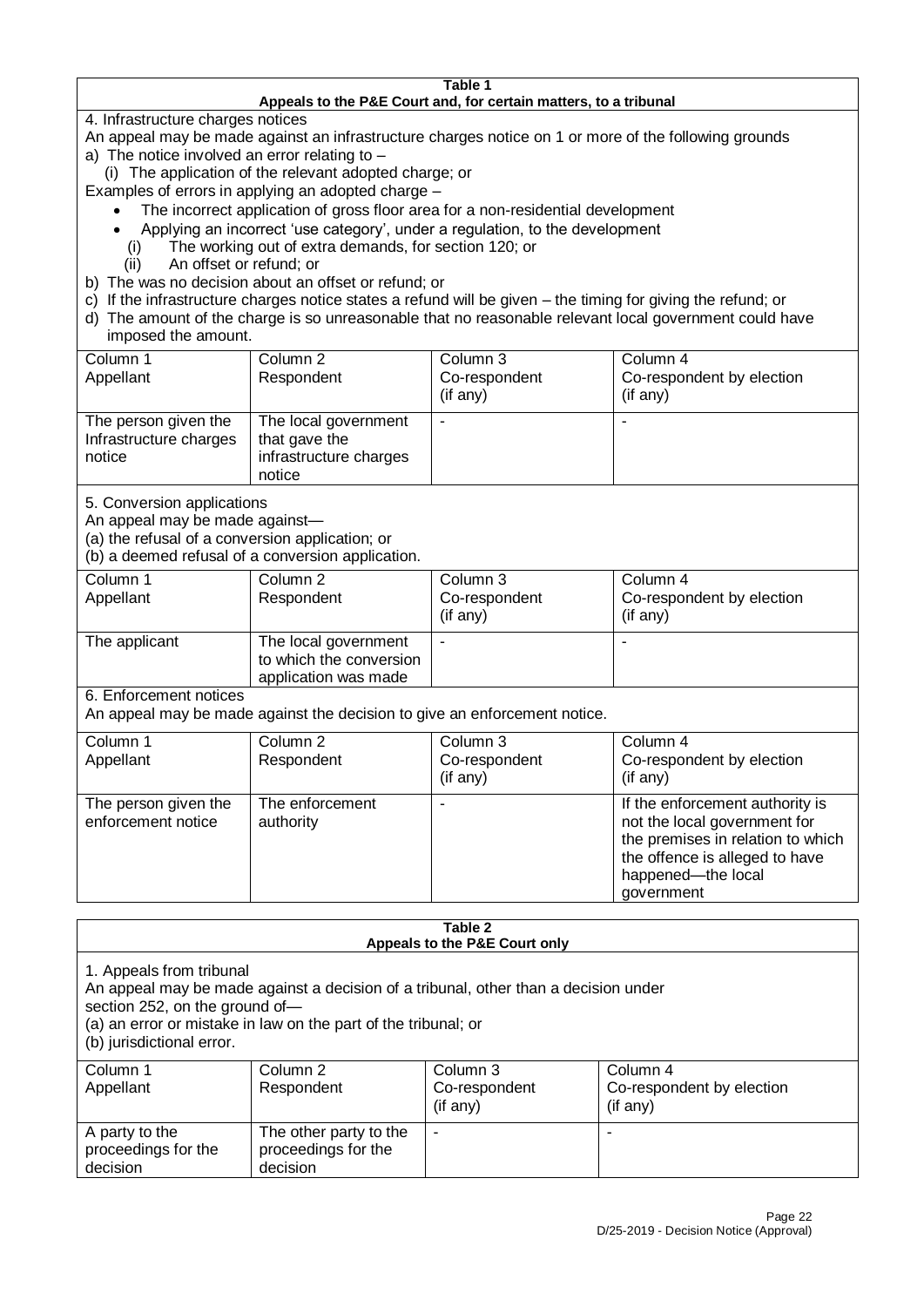#### **Table 2 Appeals to the P&E Court only**

2. Eligible submitter appeals

An appeal may be made against the decision to give a development approval, or an approval for a change application, to the extent that the decision relates to—

(a) any part of the development application for the development approval that required impact assessment; or (b) a variation request.

| Column 1                                                                              | Column 2                                                                           | Column 3            | Column 4                                                                                                  |  |
|---------------------------------------------------------------------------------------|------------------------------------------------------------------------------------|---------------------|-----------------------------------------------------------------------------------------------------------|--|
| Appellant                                                                             | Respondent                                                                         | Co-respondent       | Co-respondent by election                                                                                 |  |
|                                                                                       |                                                                                    | $($ if any $)$      | $(i f \text{ any})$                                                                                       |  |
|                                                                                       |                                                                                    |                     |                                                                                                           |  |
| 1 For a development                                                                   | 1 For a development                                                                | 1 The applicant     | Another eligible                                                                                          |  |
| application-an                                                                        | application-the                                                                    | 2 If the appeal is  | submitter for the                                                                                         |  |
| eligible submitter for                                                                | assessment                                                                         | about a concurrence | application                                                                                               |  |
|                                                                                       |                                                                                    |                     |                                                                                                           |  |
| the development                                                                       | manager                                                                            | agency's referral   |                                                                                                           |  |
| application                                                                           | 2 For a change                                                                     | response-the        |                                                                                                           |  |
| 2 For a change                                                                        | application-the                                                                    | concurrence agency  |                                                                                                           |  |
| application-an                                                                        | responsible entity                                                                 |                     |                                                                                                           |  |
| eligible submitter for                                                                |                                                                                    |                     |                                                                                                           |  |
| the change                                                                            |                                                                                    |                     |                                                                                                           |  |
|                                                                                       |                                                                                    |                     |                                                                                                           |  |
| application                                                                           |                                                                                    |                     |                                                                                                           |  |
|                                                                                       |                                                                                    |                     |                                                                                                           |  |
|                                                                                       | 3. Eligible submitter and eligible advice agency appeals                           |                     |                                                                                                           |  |
|                                                                                       | An appeal may be made against a provision of a development approval, or failure to |                     |                                                                                                           |  |
| include a provision in the development approval, to the extent the matter relates to- |                                                                                    |                     |                                                                                                           |  |
|                                                                                       |                                                                                    |                     | (a) any part of the development application or the change application, for the development approval, that |  |
|                                                                                       |                                                                                    |                     |                                                                                                           |  |
| required impact assessment; or                                                        |                                                                                    |                     |                                                                                                           |  |

(b) a variation request.

| Column 1<br>Appellant                                                                                                                                                                                                                                                                         | Column <sub>2</sub><br>Respondent                                                                                          | Column 3<br>Co-respondent<br>$(i f \text{ any})$                                                                        | Column 4<br>Co-respondent by election<br>$(i f \text{ any})$ |  |  |
|-----------------------------------------------------------------------------------------------------------------------------------------------------------------------------------------------------------------------------------------------------------------------------------------------|----------------------------------------------------------------------------------------------------------------------------|-------------------------------------------------------------------------------------------------------------------------|--------------------------------------------------------------|--|--|
| 1 For a development<br>application-an<br>eligible submitter for<br>the development<br>application<br>2 For a change<br>application-an<br>eligible submitter for<br>the change<br>application<br>3 An eligible advice<br>agency for the<br>development<br>application or<br>change application | 1 For a development<br>application-the<br>assessment<br>manager<br>2 For a change<br>application-the<br>responsible entity | 1 The applicant<br>2 If the appeal is<br>about a concurrence<br>agency's referral<br>response-the<br>concurrence agency | Another eligible submitter for the<br>application            |  |  |
| 4. Compensation claims<br>An appeal may be made against-<br>(a) a decision under section 32 about a compensation claim; or<br>(b) a decision under section 265 about a claim for compensation; or<br>(c) a deemed refusal of a claim under paragraph (a) or (b).                              |                                                                                                                            |                                                                                                                         |                                                              |  |  |
| Column 1<br>Appellant                                                                                                                                                                                                                                                                         | Column <sub>2</sub><br>Respondent                                                                                          | Column 3<br>Co-respondent<br>(if any)                                                                                   | Column 4<br>Co-respondent by election<br>(if any)            |  |  |
| A person dissatisfied<br>with the decision                                                                                                                                                                                                                                                    | The local<br>government to which<br>the claim was made                                                                     |                                                                                                                         |                                                              |  |  |
|                                                                                                                                                                                                                                                                                               |                                                                                                                            |                                                                                                                         |                                                              |  |  |

#### 5. Registered premises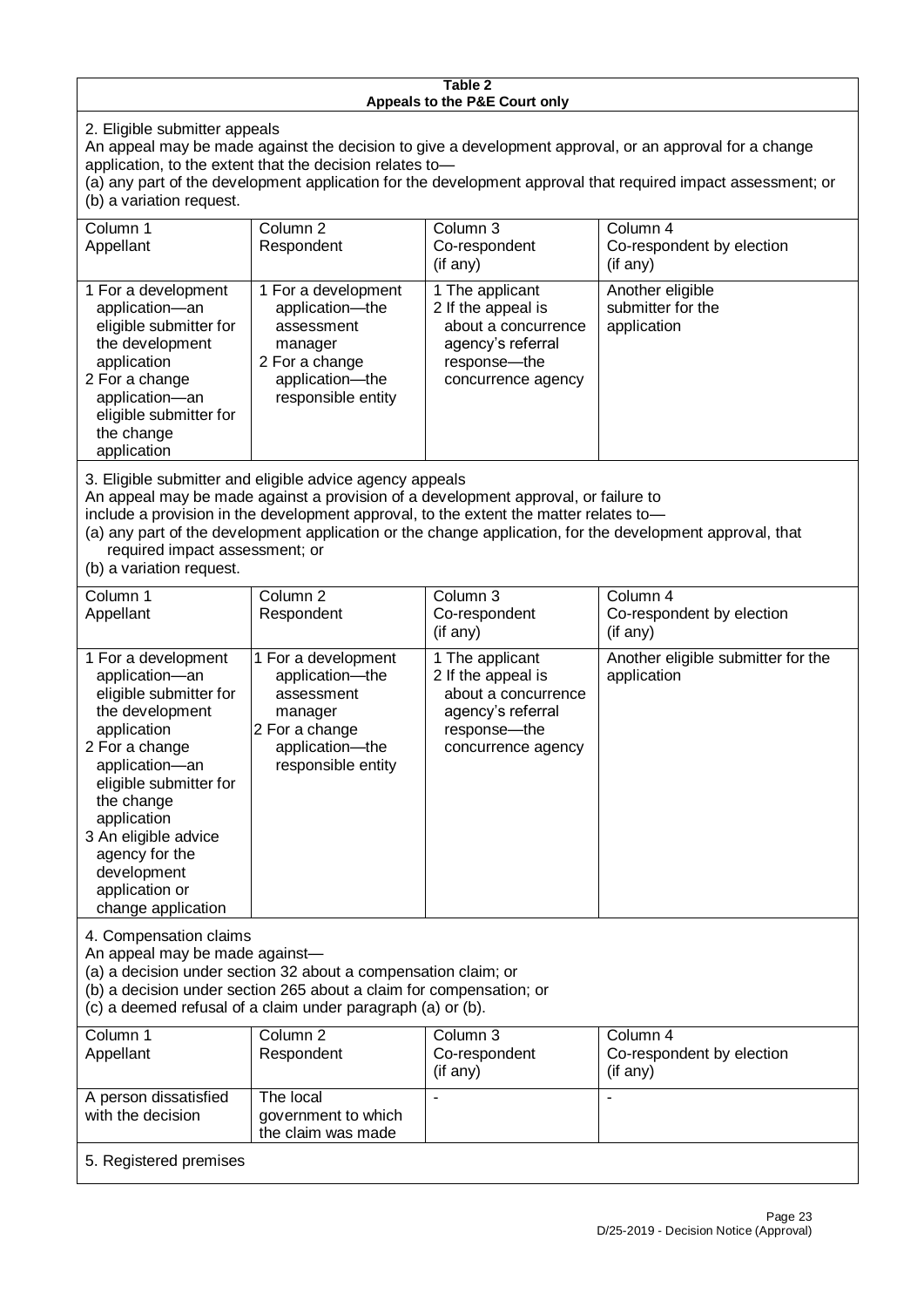| Table 2<br>Appeals to the P&E Court only                                                                                                                                                                                                                                                                             |                                   |                                       |                                                                                                                                                                             |  |  |
|----------------------------------------------------------------------------------------------------------------------------------------------------------------------------------------------------------------------------------------------------------------------------------------------------------------------|-----------------------------------|---------------------------------------|-----------------------------------------------------------------------------------------------------------------------------------------------------------------------------|--|--|
| An appeal may be made against a decision of the Minister under chapter 7, part 4.                                                                                                                                                                                                                                    |                                   |                                       |                                                                                                                                                                             |  |  |
| Column 1<br>Appellant                                                                                                                                                                                                                                                                                                | Column <sub>2</sub><br>Respondent | Column 3<br>Co-respondent<br>(if any) | Column 4<br>Co-respondent by election<br>(if any)                                                                                                                           |  |  |
| 1 A person given a<br>decision notice about<br>the decision<br>2 If the decision is to<br>register premises or<br>renew the<br>registration of<br>premises-an owner<br>or occupier of<br>premises in the<br>affected area for the<br>registered premises<br>who is dissatisfied<br>with the decision                 | The Minister                      |                                       | If an owner or occupier starts the<br>appeal – the owner of the<br>registered premises                                                                                      |  |  |
| 6. Local laws<br>An appeal may be made against a decision of a local government, or conditions applied,<br>under a local law about-<br>(a) the use of premises, other than a use that is the natural and ordinary consequence of prohibited<br>development; or<br>(b) the erection of a building or other structure. |                                   |                                       |                                                                                                                                                                             |  |  |
| Column 1<br>Appellant                                                                                                                                                                                                                                                                                                | Column <sub>2</sub><br>Respondent | Column 3<br>Co-respondent<br>(if any) | Column 4<br>Co-respondent by election<br>(if any)                                                                                                                           |  |  |
| A person who-<br>(a) applied for the<br>decision; and<br>(b) is dissatisfied with<br>the decision or<br>conditions.                                                                                                                                                                                                  | The local government              | $\blacksquare$                        |                                                                                                                                                                             |  |  |
| Table 3<br>Appeals to the tribunal only                                                                                                                                                                                                                                                                              |                                   |                                       |                                                                                                                                                                             |  |  |
| 1. Building advisory agency appeals<br>An appeal may be made against giving a development approval for building work to the extent the building<br>work required code assessment against the building assessment provisions.                                                                                         |                                   |                                       |                                                                                                                                                                             |  |  |
| Column 1<br>Appellant                                                                                                                                                                                                                                                                                                | Column <sub>2</sub><br>Respondent | Column 3<br>Co-respondent<br>(if any) | Column 4<br>Co-respondent by election<br>(if any)                                                                                                                           |  |  |
| A building advisory<br>agency for the<br>development application<br>related to the approval                                                                                                                                                                                                                          | The assessment<br>manager         | The applicant                         | 1 A concurrence agency for the<br>development application<br>related to the approval<br>2 A private certifier for the<br>development application<br>related to the approval |  |  |
| 3. Certain decisions under the Building Act and the Plumbing and Drainage Act<br>An appeal may be made against a decision under-<br>(a) the Building Act, other than a decision made by the Queensland Building and Construction Commission; or<br>(b) the Plumbing and Drainage Act, part 4 or 5.                   |                                   |                                       |                                                                                                                                                                             |  |  |
| Column 1<br>Appellant                                                                                                                                                                                                                                                                                                | Column <sub>2</sub><br>Respondent | Column 3<br>Co-respondent<br>(if any) | Column 4<br>Co-respondent by election<br>(if any)                                                                                                                           |  |  |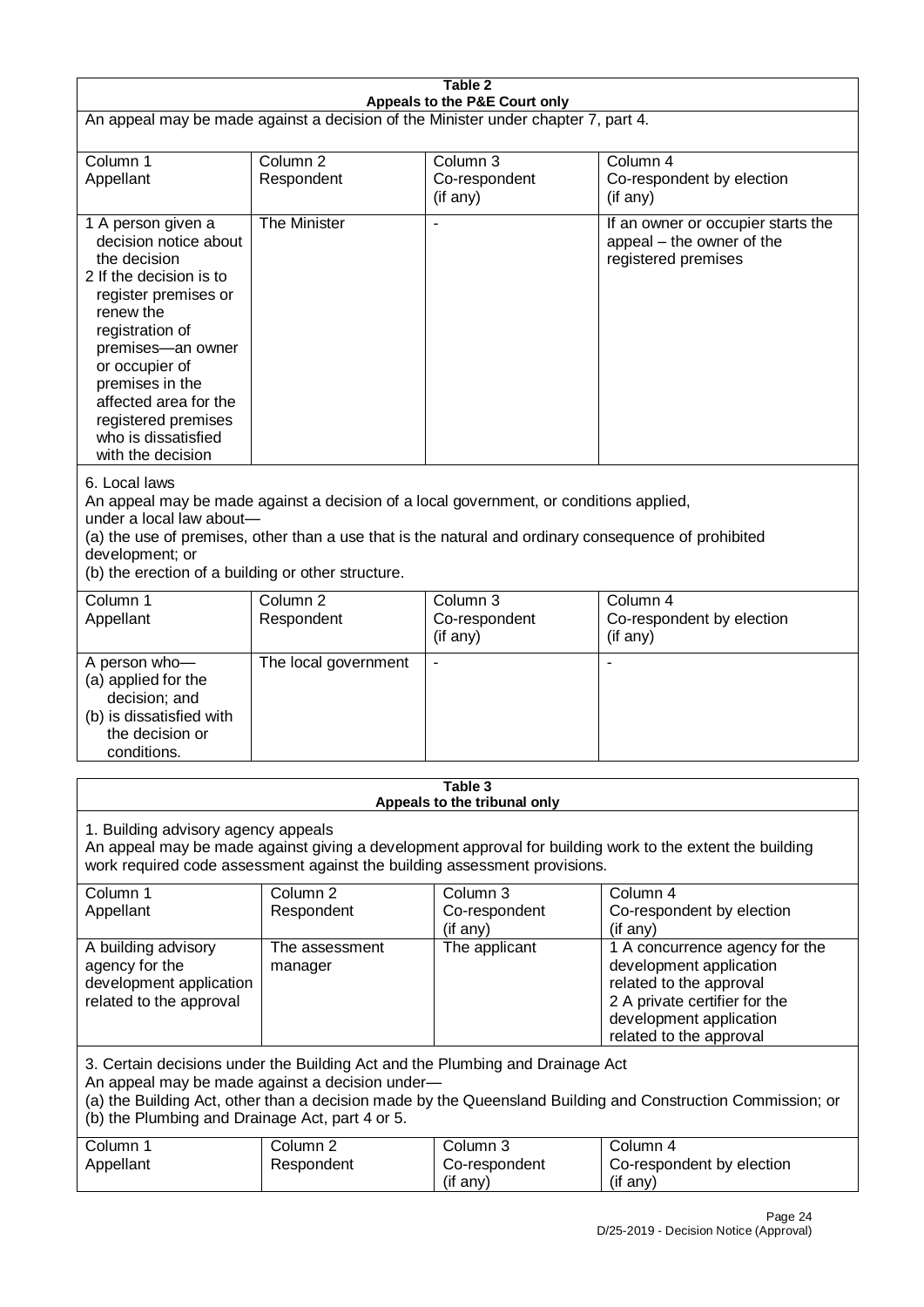| Table 3<br>Appeals to the tribunal only                                                                                                                                                                                              |                                     |               |                           |  |  |
|--------------------------------------------------------------------------------------------------------------------------------------------------------------------------------------------------------------------------------------|-------------------------------------|---------------|---------------------------|--|--|
| A person who received,<br>or was entitled to<br>receive, notice of the<br>decision                                                                                                                                                   | The person who made<br>the decision |               |                           |  |  |
| 4. Local government failure to decide application under the Building Act<br>An appeal may be made against a local government's failure to decide an application under the Building Act<br>within the period required under that Act. |                                     |               |                           |  |  |
| Column 1                                                                                                                                                                                                                             | Column 2                            | Column 3      | Column 4                  |  |  |
| Appellant                                                                                                                                                                                                                            | Respondent                          | Co-respondent | Co-respondent by election |  |  |
|                                                                                                                                                                                                                                      |                                     | (if any)      | (if any)                  |  |  |
| A person who was                                                                                                                                                                                                                     | The local government                |               |                           |  |  |
| entitled to receive,                                                                                                                                                                                                                 | to which the                        |               |                           |  |  |
| notice of the decision                                                                                                                                                                                                               | application was made                |               |                           |  |  |